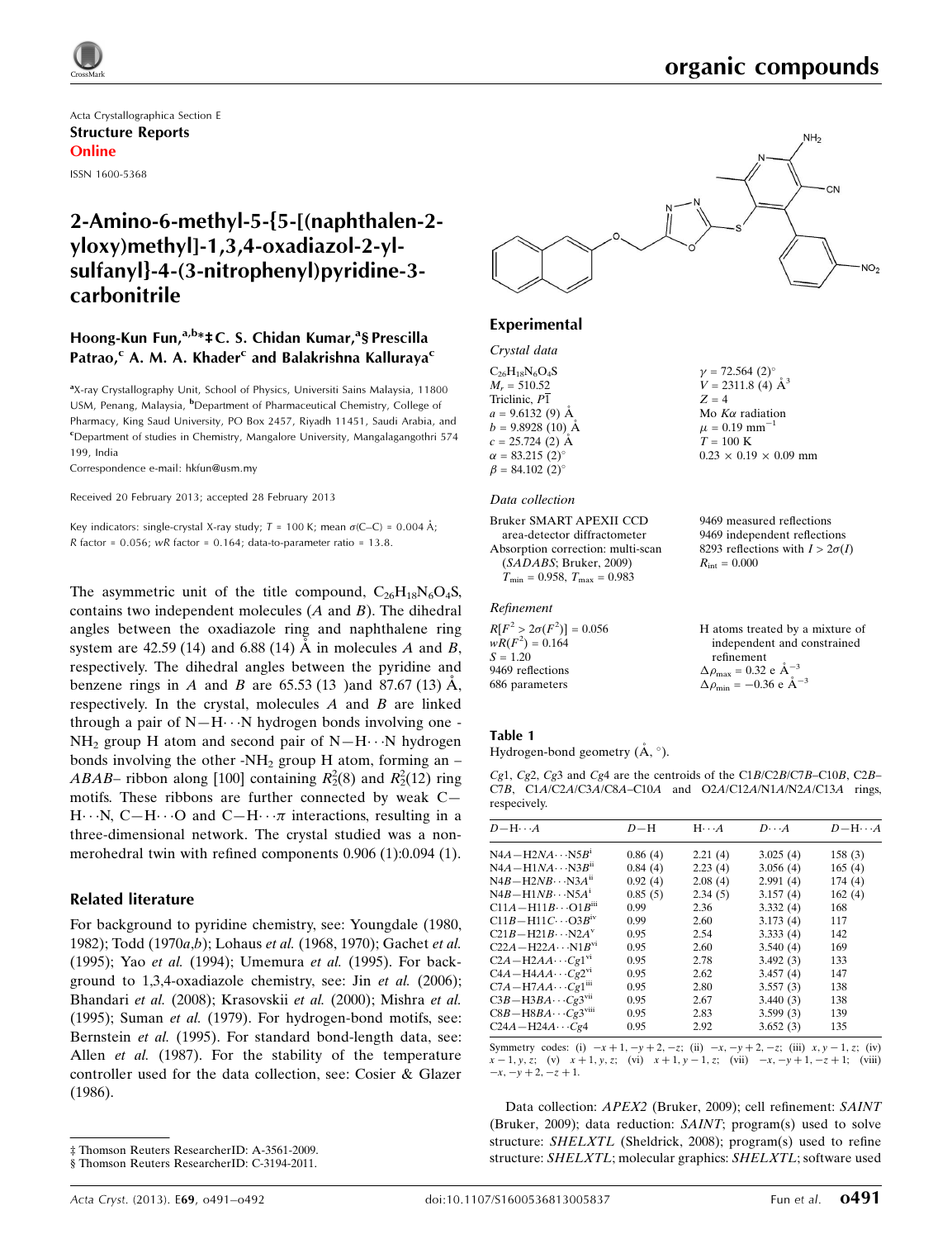to prepare material for publication: SHELXTL and PLATON (Spek, 2009).

The authors thank Universiti Sains Malaysia (USM) for the RUC grant (Structure Determination of 50 kDa Outer Membrane Proteins From S.typhi By X-ray Protein Crystallography, No. 1001/PSKBP/8630013) and APEX DE2012 grant (No. 1002/PFIZIK/910323). CSC thanks Universiti Sains Malaysia for a postdoctoral research fellowship. PP thanks the UGC, New Delhi, for the award of a junior research fellowship.

Supplementary data and figures for this paper are available from the IUCr electronic archives (Reference: LH5588).

#### References

- [Allen, F. H., Kennard, O., Watson, D. G., Brammer, L., Orpen, A. G. & Taylor,](https://scripts.iucr.org/cgi-bin/cr.cgi?rm=pdfbb&cnor=lh5588&bbid=BB1) R. (1987). [J. Chem. Soc. Perkin Trans. 2](https://scripts.iucr.org/cgi-bin/cr.cgi?rm=pdfbb&cnor=lh5588&bbid=BB1), pp. S1–19.
- [Bernstein, J., Davis, R. E., Shimoni, L. & Chang, N.-L. \(1995\).](https://scripts.iucr.org/cgi-bin/cr.cgi?rm=pdfbb&cnor=lh5588&bbid=BB2) Angew. Chem. [Int. Ed. Engl.](https://scripts.iucr.org/cgi-bin/cr.cgi?rm=pdfbb&cnor=lh5588&bbid=BB2) 34, 1555–1573.
- [Bhandari, S. V., Bothara, K. G., Raut, M. K., Patil, A. A., Sarkate, A. P. &](https://scripts.iucr.org/cgi-bin/cr.cgi?rm=pdfbb&cnor=lh5588&bbid=BB3) [Mokale, V. J. \(2008\).](https://scripts.iucr.org/cgi-bin/cr.cgi?rm=pdfbb&cnor=lh5588&bbid=BB3) Bioorg. Med. Chem. 16, 1822–1831.
- Bruker (2009). SADABS, APEX2 and SAINT[. Bruker AXS Inc., Madison,](https://scripts.iucr.org/cgi-bin/cr.cgi?rm=pdfbb&cnor=lh5588&bbid=BB4) [Wisconsin, USA.](https://scripts.iucr.org/cgi-bin/cr.cgi?rm=pdfbb&cnor=lh5588&bbid=BB4)
- [Cosier, J. & Glazer, A. M. \(1986\).](https://scripts.iucr.org/cgi-bin/cr.cgi?rm=pdfbb&cnor=lh5588&bbid=BB5) J. Appl. Cryst. 19, 105–107.
- [Gachet, C., Cattanea, M., Ohlmann, P., Lecchi, B., Cassel, J., Mannucci, P. &](https://scripts.iucr.org/cgi-bin/cr.cgi?rm=pdfbb&cnor=lh5588&bbid=BB6) [Cazenave, J. P. \(1995\).](https://scripts.iucr.org/cgi-bin/cr.cgi?rm=pdfbb&cnor=lh5588&bbid=BB6) Br. J. Haematol. 91, 434.
- [Jin, L., Chen, J., Song, B., Chen, Z., Yang, S., Li, Q., Hu, D. & Xu, R. \(2006\).](https://scripts.iucr.org/cgi-bin/cr.cgi?rm=pdfbb&cnor=lh5588&bbid=BB7) [Bioorg. Med. Chem. Lett.](https://scripts.iucr.org/cgi-bin/cr.cgi?rm=pdfbb&cnor=lh5588&bbid=BB7) 16, 5036–5040.
- [Krasovskii, A. N., Bulgakov, A. K., Andrushko, A. P., Krasovskii, I. A.,](https://scripts.iucr.org/cgi-bin/cr.cgi?rm=pdfbb&cnor=lh5588&bbid=BB8) [Dyachenko, A. M., Bokun, A. A., Kravchenko, N. A. & Demchenko, A. M.](https://scripts.iucr.org/cgi-bin/cr.cgi?rm=pdfbb&cnor=lh5588&bbid=BB8) (2000). [Pharm. Chem. J.](https://scripts.iucr.org/cgi-bin/cr.cgi?rm=pdfbb&cnor=lh5588&bbid=BB8) 34, 115–117.
- [Lohaus, G., Dittmar, W. & Afric, S. \(1968\). Pat. 6 906, 036.](https://scripts.iucr.org/cgi-bin/cr.cgi?rm=pdfbb&cnor=lh5588&bbid=BB9)
- [Lohaus, G., Dittmar, W. & Afric, S. \(1970\).](https://scripts.iucr.org/cgi-bin/cr.cgi?rm=pdfbb&cnor=lh5588&bbid=BB10) Chem. Abstr. 73, 120508.
- [Mishra, L., Said, M. K., Itokawa, H. & Takeya, K. \(1995\).](https://scripts.iucr.org/cgi-bin/cr.cgi?rm=pdfbb&cnor=lh5588&bbid=BB11) Bioorg. Med. Chem. Lett. 3[, 1241–1245.](https://scripts.iucr.org/cgi-bin/cr.cgi?rm=pdfbb&cnor=lh5588&bbid=BB11)
- [Sheldrick, G. M. \(2008\).](https://scripts.iucr.org/cgi-bin/cr.cgi?rm=pdfbb&cnor=lh5588&bbid=BB12) Acta Cryst. A64, 112–122.
- [Spek, A. L. \(2009\).](https://scripts.iucr.org/cgi-bin/cr.cgi?rm=pdfbb&cnor=lh5588&bbid=BB13) Acta Cryst. D65, 148–155.
- [Suman, S. P. & Bahel, S. C. V. \(1979\).](https://scripts.iucr.org/cgi-bin/cr.cgi?rm=pdfbb&cnor=lh5588&bbid=BB14) J. Indian Chem. Soc. 56, 712.
- Todd, A. H. (1970a[\). UK Patent 1 203 149.](https://scripts.iucr.org/cgi-bin/cr.cgi?rm=pdfbb&cnor=lh5588&bbid=BB15)
- [Todd, A. H. \(1970](https://scripts.iucr.org/cgi-bin/cr.cgi?rm=pdfbb&cnor=lh5588&bbid=BB16)b). Chem. Abstr. 73, 120509.
- [Umemura, K., Kawai, H., Ishihara, H. & Nakashima, M. \(1995\).](https://scripts.iucr.org/cgi-bin/cr.cgi?rm=pdfbb&cnor=lh5588&bbid=BB17) Jpn J. [Pharmacol.](https://scripts.iucr.org/cgi-bin/cr.cgi?rm=pdfbb&cnor=lh5588&bbid=BB17) 76, 253-258.
- [Yao, S. K., Ober, J. C., Ferguson, J. J., Maffrand, J. P., Anderson, H. V., Buja,](https://scripts.iucr.org/cgi-bin/cr.cgi?rm=pdfbb&cnor=lh5588&bbid=BB18) [L. M. & Willerson, J. T. \(1994\).](https://scripts.iucr.org/cgi-bin/cr.cgi?rm=pdfbb&cnor=lh5588&bbid=BB18) Am. J. Physiol. pp. H488–H493.
- [Youngdale, G. A. \(1980\). US Patent 4 288 440.](https://scripts.iucr.org/cgi-bin/cr.cgi?rm=pdfbb&cnor=lh5588&bbid=BB19)
- [Youngdale, G. A. \(1982\).](https://scripts.iucr.org/cgi-bin/cr.cgi?rm=pdfbb&cnor=lh5588&bbid=BB20) Chem. Abstr. 96, 6596.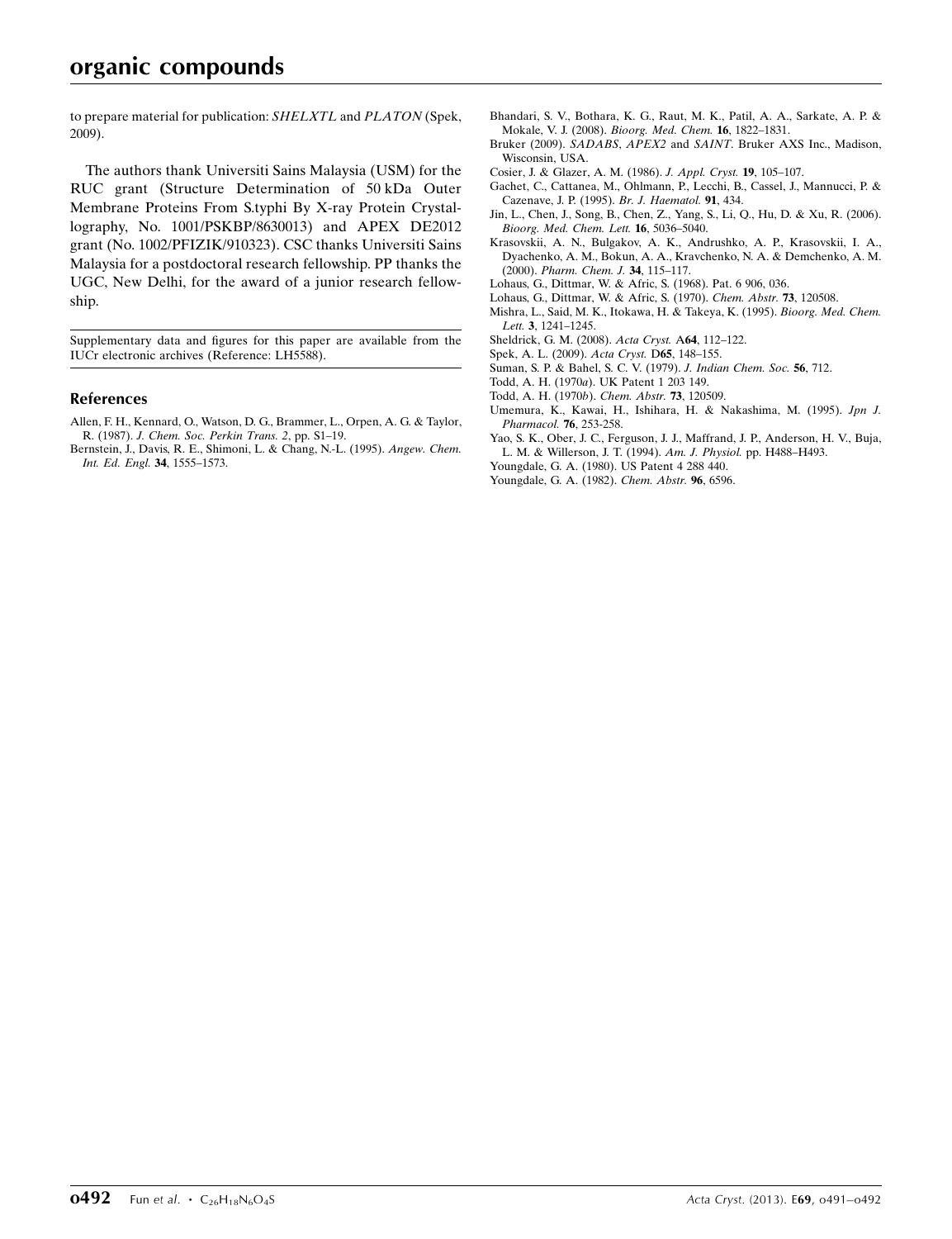# **supporting information**

*Acta Cryst.* (2013). E**69**, o491–o492 [doi:10.1107/S1600536813005837]

# **2-Amino-6-methyl-5-{5-[(naphthalen-2-yloxy)methyl]-1,3,4-oxadiazol-2 ylsulfanyl}-4-(3-nitrophenyl)pyridine-3-carbonitrile**

# **Hoong-Kun Fun, C. S. Chidan Kumar, Prescilla Patrao, A. M. A. Khader and Balakrishna Kalluraya**

### **S1. Comment**

Pyridine and its derivatives are of commercial interest and find application in medicinal drugs and in agricultural products such as herbicides,insecticides, fungicides, and plant growth regulators (picolines, lutidines, Timoprazole, and omeprazole). Pyridine derivatives have a wide range of biological activities being used as fungicidal, antibacterial, antifungal (Youngdale, 1980, 1982; Todd, 1970*a*,*b*), antimycotic (Lohaus *et al.*, 1968, 1970) and antidepressant agents (Gachet *et al.*, 1995), as well as thienopyridines being used as antithrombotic agents (Yao *et al.*, 1994; Umemura *et al.*, 1995) against platelet aggregation. Compounds containing a 1,3,4-oxadiazole ring have been reported to possess a broad spectrum of biological activities including insecticidal, antibacterial, anticancer, and anti-inflammatory (Jin *et al.*, 2006; Bhandari *et al.*, 2008; Krasovskii *et al.*, 2000) as well as antimycobacterial, analgesic, antipyretic and anticonvulsant properties (Mishra *et al.*, 1995; Suman *et al.*, 1979). The above observations prompted us to synthesize the title compound containing oxadiazole and amino pyridine carbonitrile groups and substituted pyridine scaffolds to determine its crystal structure.

The asymmetric unit of the title compound consists of two crystallographically independent, 5-(5-((naphthalen-6-yloxy)methyl)-1,3,4-oxadiazol-2-ylthio) -2-amino-6-methyl-4-(3-nitrophenyl)pyridine-3-carbonitrile molecules (A & B), as shown in Fig. 1. The bond lengths and angles of molecules A and B agree with each other and are within normal ranges for bond lengths (Allen *et al.*, 1987). The dihedral angles between pyridine rings (N3A/C14A–C18A)/ (N3B/C14B– C18B) and the benzene rings (C19A–C24A)/(C19B–C24B) are 65.53 (13) and 87.67 (13) Å, respectively. The central 1,3,4-oxadiazole ring system in both the molecules is essentially planar with maximum deviations of 0.007 (3) and 0.002 (3) %A respectively.

In the crystal structure (Fig. 2), molecule A is paired with molecule B via an  $N4$ —H $\cdot \cdot \cdot N3$ <sup>ii</sup> hydrogen bonds (symmetry code in Table 1), involving the 4-amino group and the pyridine N1 atom and it is paired with another molecule of B through a pair N4—H···N5<sup>i</sup> hydrogen bonds (symmetry code in Table 1), involving the 4-amino group and cyano N5 atom, forming  $R_2^2(8)$  and  $R_2^2(12)$  (Bernstein *et al.*, 1995) ring motifs. These hydrogen-bonded ABAB pairs lead to a extended ribbon structure. Theese ribbon are linked by weak C—H···N, C—H···O hydrogen bonds, resulting in a threedimensional network. The crystal structure is further stabilized by C—H···*π* interactions (Table 1).

### **S2. Experimental**

A mixture of malononitrile (10 mmol), substituted benzaldehyde (10 mmol), ammonium acetate (12.5 mmol) and 2-(5-((naphthalen-6-yloxy)methyl)-1,3,4-oxadiazol-2-ylthio)-1-(3-nitrophenyl)ethanone (8.33 mmol) in anhydrous benzene (25 ml) was refluxed for 18hrs, under nitrogen atm. Excess solvent was removed under reduced pressure.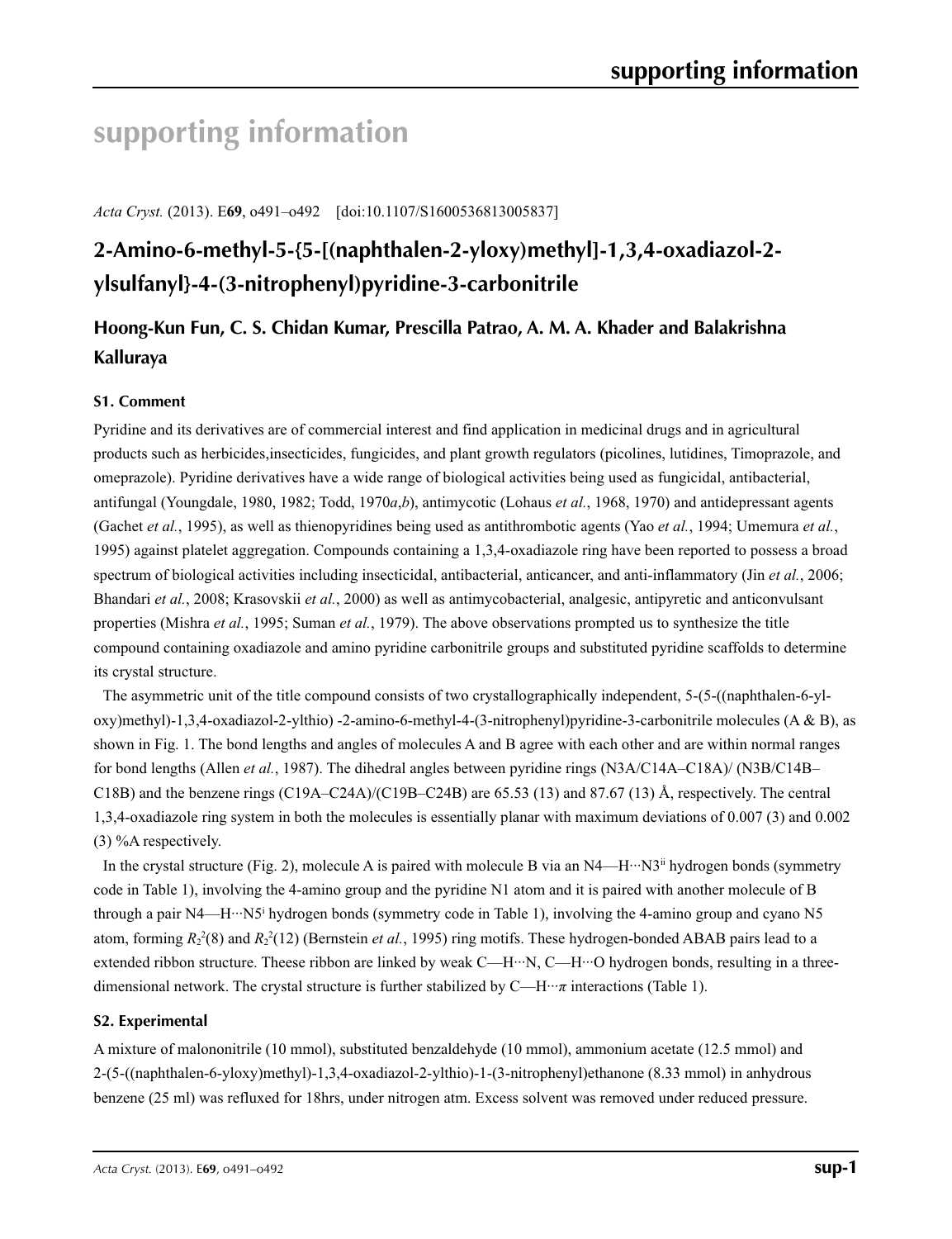Residue was dissolved in ehtylacetate (50 ml) and washed successively with sodium bicarbonate solution ( $2 \times 25$  ml), water ( $2 \times 25$  ml), saturated brine solution ( $1 \times 25$  ml) and dried over anhydrous Na<sub>2</sub>SO<sub>4</sub>. Organic layer was evaporated to dryness and crude product was purified over silica using Dichloromethane/Methanol as eluent. Crystals suitable for Xray studies were grown in a dimethylformamide solution (m.p:. 485 K).

### **S3. Refinement**

N-bound H atoms were located in a difference Fourier map and were refined freely [refined N–H distance 0.86 (4), 0.84 (4), 0.92 (4) and 0.85 (4) Å]. The remaining hydrogen atoms were positioned geometrically  $[C-H = 0.95-0.99$  Å] and were refined using a riding model, with  $U_{iso}(H) = 1.2 U_{eq}(C)$  or  $1.5U_{eq}($ methyl C). A rotating-group model was used for the methyl group. The crystal used was a non-merohedral twin with refined components 0.906 (1):0.094 (1). The structure was refined using the HKLF 5 type input.



#### **Figure 1**

The asymmetric unit of the title compound with 50% probability displacement ellipsoids.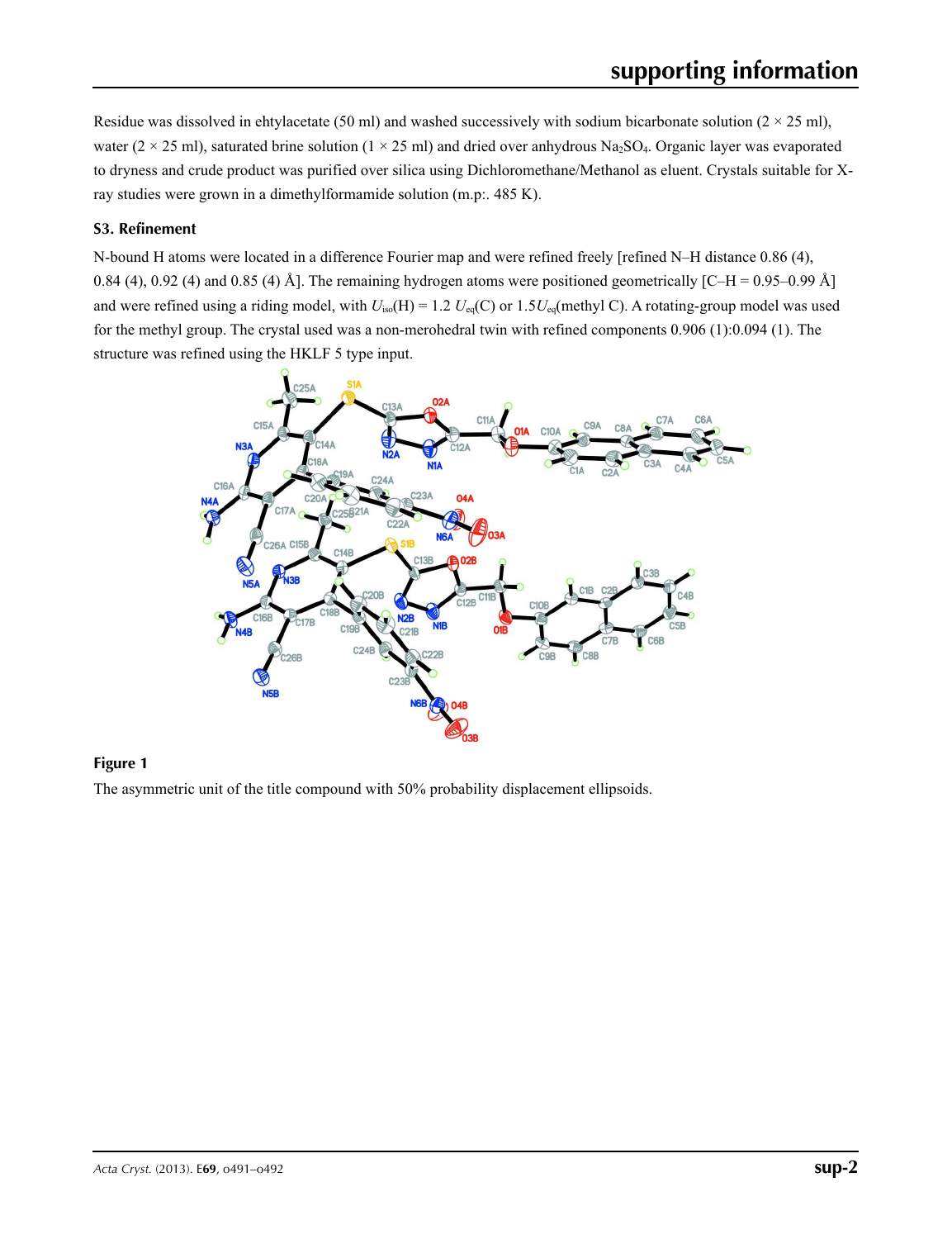

### **Figure 2**

The crystal packing of the title compound. The H atoms not involved in the intermolecular interactions (dashed lines) have been omitted for clarity.

## **2-Amino-6-methyl-5-{5-[(naphthalen-2-yloxy)methyl]-1,3,4-oxadiazol-2-ylsulfanyl}-4-(3-nitrophenyl)pyridine-3 carbonitrile**

| Crystal data                          |                                        |
|---------------------------------------|----------------------------------------|
| $C_{26}H_{18}N_6O_4S$                 | $Z=4$                                  |
| $M_r = 510.52$                        | $F(000) = 1056$                        |
| Triclinic, $\overline{P1}$            | $D_x = 1.467$ Mg m <sup>-3</sup>       |
| Hall symbol: -P 1                     | Melting point: 485 K                   |
| $a = 9.6132(9)$ Å                     | Mo Ka radiation, $\lambda = 0.71073$ Å |
| $b = 9.8928(10)$ Å                    | Cell parameters from 9913 reflections  |
| $c = 25.724(2)$ Å                     | $\theta$ = 2.2–31.8°                   |
| $\alpha$ = 83.215 (2) <sup>o</sup>    | $\mu = 0.19$ mm <sup>-1</sup>          |
| $\beta$ = 84.102 (2) <sup>o</sup>     | $T = 100 \text{ K}$                    |
| $y = 72.564(2)$ °                     | Block, yellow                          |
| $V = 2311.8$ (4) Å <sup>3</sup>       | $0.23 \times 0.19 \times 0.09$ mm      |
| Data collection                       |                                        |
| Bruker SMART APEXII CCD area-detector | 9469 measured reflections              |
|                                       |                                        |

| Bruker SMART APEXII CCD area-detector    | 9469 measured reflections                                               |
|------------------------------------------|-------------------------------------------------------------------------|
| diffractometer                           | 9469 independent reflections                                            |
| Radiation source: fine-focus sealed tube | 8293 reflections with $I > 2\sigma(I)$                                  |
| Graphite monochromator                   | $R_{\rm int} = 0.000$                                                   |
| $\varphi$ and $\omega$ scans             | $\theta_{\text{max}} = 26.5^{\circ}, \theta_{\text{min}} = 0.8^{\circ}$ |
| Absorption correction: multi-scan        | $h = -11 \rightarrow 12$                                                |
| (SADABS; Bruker, 2009)                   | $k = -12 \rightarrow 12$                                                |
| $T_{\min}$ = 0.958, $T_{\max}$ = 0.983   | $l = -8 \rightarrow 32$                                                 |
|                                          |                                                                         |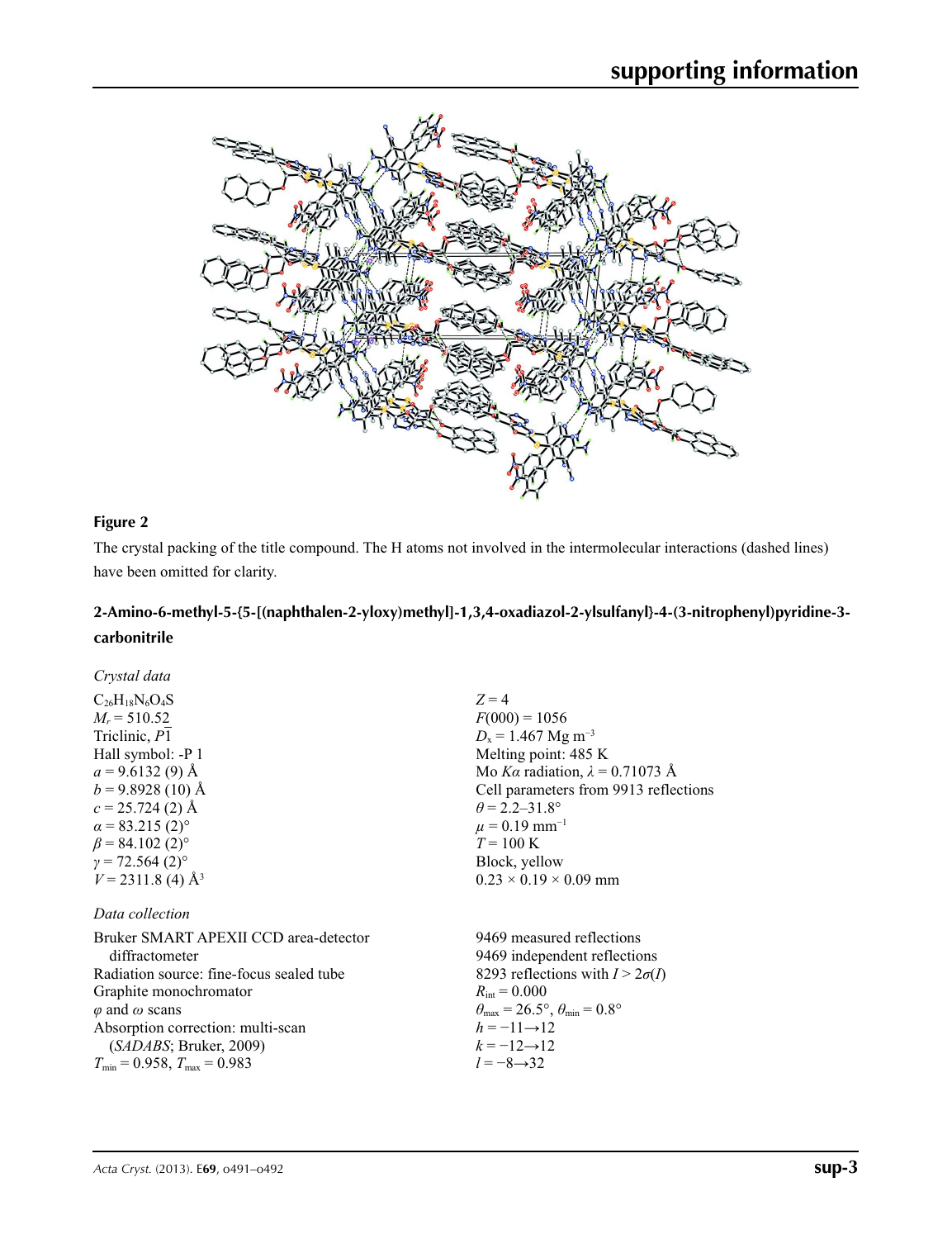*Refinement*

| Secondary atom site location: difference Fourier   |
|----------------------------------------------------|
| map                                                |
| Hydrogen site location: inferred from              |
| neighbouring sites                                 |
| H atoms treated by a mixture of independent        |
| and constrained refinement                         |
| $w = 1/[\sigma^2(F_0^2) + (0.0612P)^2 + 3.203P]$   |
| where $P = (F_0^2 + 2F_c^2)/3$                     |
| $(\Delta/\sigma)_{\text{max}}$ < 0.001             |
| $\Delta\rho_{\text{max}} = 0.32$ e Å <sup>-3</sup> |
| $\Delta\rho_{\rm min} = -0.36$ e Å <sup>-3</sup>   |
|                                                    |

### *Special details*

**Experimental**. The crystal was placed in the cold stream of an Oxford Cryosystems Cobra open-flow nitrogen cryostat (Cosier & Glazer, 1986) operating at 100.0 (1) K.

**Geometry**. All e.s.d.'s (except the e.s.d. in the dihedral angle between two l.s. planes) are estimated using the full covariance matrix. The cell e.s.d.'s are taken into account individually in the estimation of e.s.d.'s in distances, angles and torsion angles; correlations between e.s.d.'s in cell parameters are only used when they are defined by crystal symmetry. An approximate (isotropic) treatment of cell e.s.d.'s is used for estimating e.s.d.'s involving l.s. planes.

**Refinement**. Refinement of  $F^2$  against ALL reflections. The weighted *R*-factor  $wR$  and goodness of fit *S* are based on  $F^2$ , conventional *R*-factors *R* are based on *F*, with *F* set to zero for negative *F*<sup>2</sup>. The threshold expression of  $F^2 > \sigma(F^2)$  is used only for calculating *R*-factors(gt) *etc*. and is not relevant to the choice of reflections for refinement. *R*-factors based on *F*<sup>2</sup> are statistically about twice as large as those based on *F*, and *R*- factors based on ALL data will be even larger.

*Fractional atomic coordinates and isotropic or equivalent isotropic displacement parameters (Å<sup>2</sup>)* 

|                               | $\boldsymbol{\chi}$ | $\mathcal{Y}$ | $\boldsymbol{Z}$ | $U_{\rm iso}*/U_{\rm eq}$ |
|-------------------------------|---------------------|---------------|------------------|---------------------------|
| S <sub>1</sub> A              | 0.16398(8)          | 0.33559(7)    | 0.14782(3)       | 0.02095(16)               |
| O <sub>1</sub> A              | 0.2069(2)           | 0.3638(3)     | 0.35113(8)       | 0.0280(5)                 |
| O2A                           | 0.1303(2)           | 0.3595(2)     | 0.25050(8)       | 0.0213(4)                 |
| O3A                           | 0.5886(3)           | 0.4263(4)     | 0.30149(11)      | 0.0575(8)                 |
| O <sub>4</sub> A              | 0.3665(3)           | 0.5428(3)     | 0.28534(9)       | 0.0396(6)                 |
| N1A                           | $-0.0325(3)$        | 0.5693(3)     | 0.25986(10)      | 0.0277(6)                 |
| N2A                           | $-0.0094(3)$        | 0.5480(3)     | 0.20579(10)      | 0.0287(6)                 |
| N3A                           | 0.0759(3)           | 0.6626(3)     | 0.03544(9)       | 0.0204(5)                 |
| NAA                           | 0.2071(3)           | 0.8008(3)     | $-0.01105(10)$   | 0.0214(5)                 |
| N5A                           | 0.5614(3)           | 0.6973(3)     | 0.03452(11)      | 0.0288(6)                 |
| N <sub>6</sub> A              | 0.4891(3)           | 0.4695(3)     | 0.27254(11)      | 0.0336(6)                 |
| C1A                           | 0.3849(3)           | 0.2575(3)     | 0.41111(12)      | 0.0252(6)                 |
| H <sub>1</sub> A <sub>A</sub> | 0.4561              | 0.2476        | 0.3822           | $0.030*$                  |
| C2A                           | 0.4263(3)           | 0.2099(3)     | 0.46061(13)      | 0.0259(6)                 |
| H <sub>2</sub> A <sub>A</sub> | 0.5267              | 0.1651        | 0.4658           | $0.031*$                  |
| C3A                           | 0.3230(3)           | 0.2255(3)     | 0.50459(12)      | 0.0236(6)                 |
| C <sub>4</sub> A              | 0.3647(4)           | 0.1835(3)     | 0.55661(13)      | 0.0281(7)                 |
| H <sub>4</sub> A <sub>A</sub> | 0.4649              | 0.1416        | 0.5629           | $0.034*$                  |
| C5A                           | 0.2605(4)           | 0.2033(3)     | 0.59803(13)      | 0.0316(7)                 |
| H5AA                          | 0.2895              | 0.1772        | 0.6329           | $0.038*$                  |
| C <sub>6</sub> A              | 0.1123(4)           | 0.2614(3)     | 0.58938(13)      | 0.0294(7)                 |
| H <sub>6</sub> A <sub>A</sub> | 0.0412              | 0.2709        | 0.6183           | $0.035*$                  |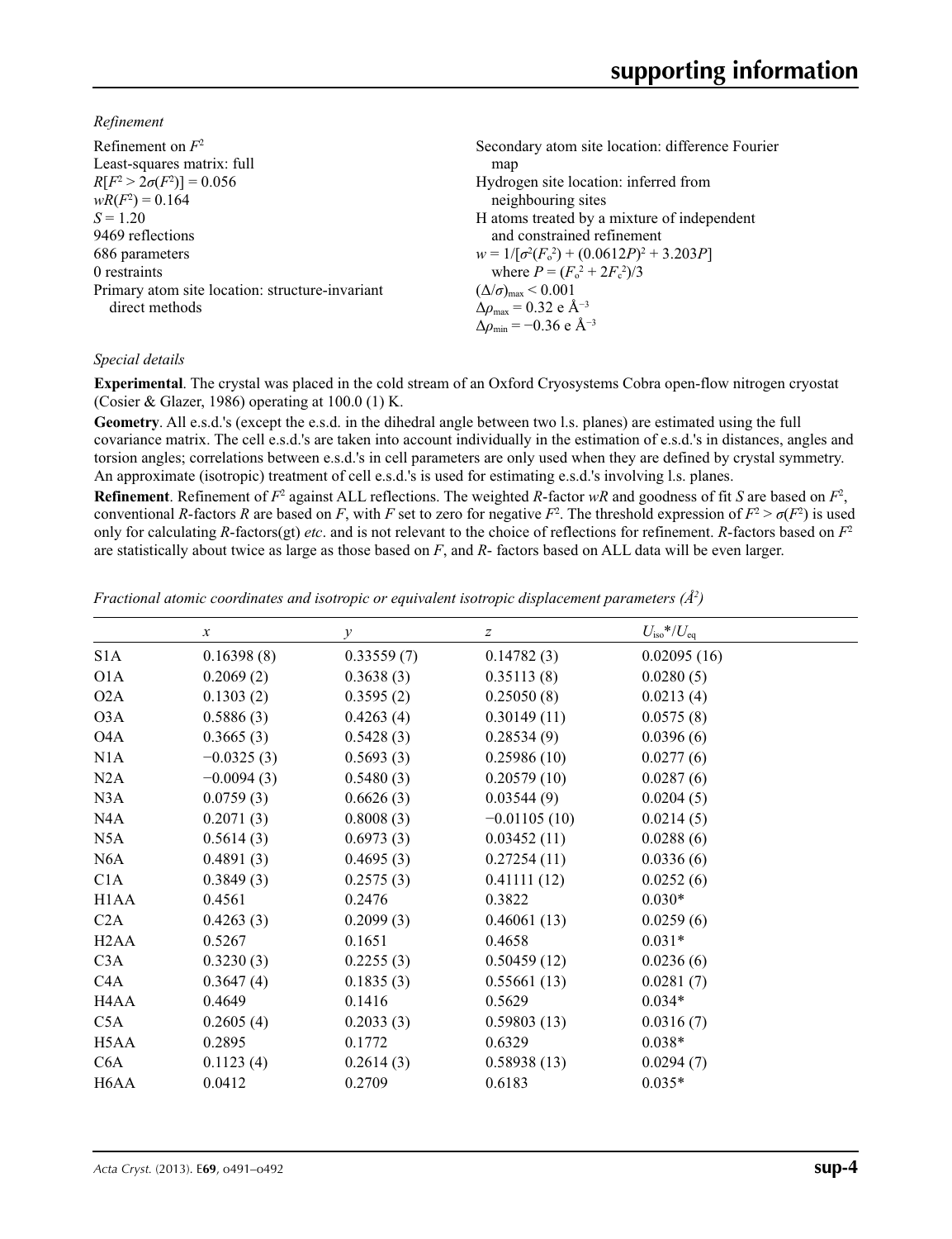| C7A               | 0.0686(3)    | 0.3049(3)  | 0.53921(12) | 0.0253(6)   |
|-------------------|--------------|------------|-------------|-------------|
| H7AA              | $-0.0324$    | 0.3450     | 0.5338      | $0.030*$    |
| C8A               | 0.1731(3)    | 0.2905(3)  | 0.49567(12) | 0.0209(6)   |
| C <sub>9</sub> A  | 0.1316(3)    | 0.3385(3)  | 0.44375(12) | 0.0216(6)   |
| H9AA              | 0.0316       | 0.3822     | 0.4375      | $0.026*$    |
| C10A              | 0.2355(3)    | 0.3217(3)  | 0.40290(12) | 0.0232(6)   |
| C11A              | 0.0578(3)    | 0.4200(3)  | 0.34090(12) | 0.0245(6)   |
| H <sub>11</sub> A | 0.0122       | 0.5059     | 0.3597      | $0.029*$    |
| H11B              | 0.0050       | 0.3488     | 0.3531      | $0.029*$    |
| C12A              | 0.0495(3)    | 0.4566(3)  | 0.28371(11) | 0.0217(6)   |
| C13A              | 0.0851(3)    | 0.4250(3)  | 0.20303(11) | 0.0194(6)   |
| C14A              | 0.1813(3)    | 0.4818(3)  | 0.10292(11) | 0.0198(6)   |
| C15A              | 0.0658(3)    | 0.5560(3)  | 0.07162(11) | 0.0210(6)   |
| C16A              | 0.2025(3)    | 0.6962(3)  | 0.02677(10) | 0.0188(5)   |
| C17A              | 0.3244(3)    | 0.6238(3)  | 0.05665(11) | 0.0192(6)   |
| C18A              | 0.3120(3)    | 0.5182(3)  | 0.09630(10) | 0.0182(5)   |
| C19A              | 0.4320(3)    | 0.4553(3)  | 0.13243(11) | 0.0196(6)   |
| C20A              | 0.5712(3)    | 0.3765(3)  | 0.11430(13) | 0.0259(6)   |
| H20A              | 0.5901       | 0.3577     | 0.0785      | $0.031*$    |
| C21A              | 0.6824(3)    | 0.3254(3)  | 0.14864(13) | 0.0290(7)   |
| H21A              | 0.7764       | 0.2706     | 0.1361      | $0.035*$    |
| C22A              | 0.6573(3)    | 0.3536(3)  | 0.20104(14) | 0.0300(7)   |
| H22A              | 0.7330       | 0.3201     | 0.2245      | $0.036*$    |
| C <sub>23A</sub>  | 0.5191(3)    | 0.4318(3)  | 0.21772(12) | 0.0252(6)   |
| C24A              | 0.4061(3)    | 0.4836(3)  | 0.18467(11) | 0.0205(6)   |
| H <sub>24</sub> A | 0.3122       | 0.5376     | 0.1976      | $0.025*$    |
| C25A              | $-0.0770(3)$ | 0.5216(4)  | 0.07700(13) | 0.0288(7)   |
| H25A              | $-0.1439$    | 0.5870     | 0.0527      | $0.043*$    |
| H25B              | $-0.1200$    | 0.5317     | 0.1131      | $0.043*$    |
| H25C              | $-0.0605$    | 0.4235     | 0.0687      | $0.043*$    |
| C26A              | 0.4569(3)    | 0.6636(3)  | 0.04550(11) | 0.0213(6)   |
| S1B               | 0.12684(8)   | 0.83421(8) | 0.21600(3)  | 0.02183(17) |
| O1B               | $-0.1561(2)$ | 1.2195(2)  | 0.39059(8)  | 0.0265(5)   |
| O2B               | $-0.0028(2)$ | 0.9464(2)  | 0.30307(8)  | 0.0208(4)   |
| O3B               | 0.6655(3)    | 1.0426(3)  | 0.29656(11) | 0.0454(7)   |
| O <sub>4</sub> B  | 0.4448(3)    | 1.1689(3)  | 0.28241(10) | 0.0377(6)   |
| N1B               | $-0.0584(3)$ | 1.1801(3)  | 0.28436(10) | 0.0276(6)   |
| N2B               | 0.0113(3)    | 1.1138(3)  | 0.23840(10) | 0.0262(6)   |
| N3B               | 0.0583(2)    | 1.0526(3)  | 0.07428(9)  | 0.0192(5)   |
| N4B               | 0.1950(3)    | 1.1622(3)  | 0.01522(10) | 0.0247(5)   |
| N5B               | 0.5528(3)    | 1.0738(3)  | 0.05879(10) | 0.0270(6)   |
| N <sub>6</sub> B  | 0.5503(3)    | 1.0651(3)  | 0.27607(10) | 0.0266(6)   |
| C1B               | $-0.1881(3)$ | 1.1234(3)  | 0.48129(11) | 0.0206(6)   |
| H1BA              | $-0.1440$    | 1.0282     | 0.4729      | $0.025*$    |
| C2B               | $-0.2398(3)$ | 1.1516(3)  | 0.53383(12) | 0.0212(6)   |
| C3B               | $-0.2306(3)$ | 1.0404(3)  | 0.57422(12) | 0.0230(6)   |
| H3BA              | $-0.1890$    | 0.9447     | 0.5662      | $0.028*$    |
| C4B               | $-0.2807(3)$ | 1.0679(3)  | 0.62501(12) | 0.0256(6)   |
|                   |              |            |             |             |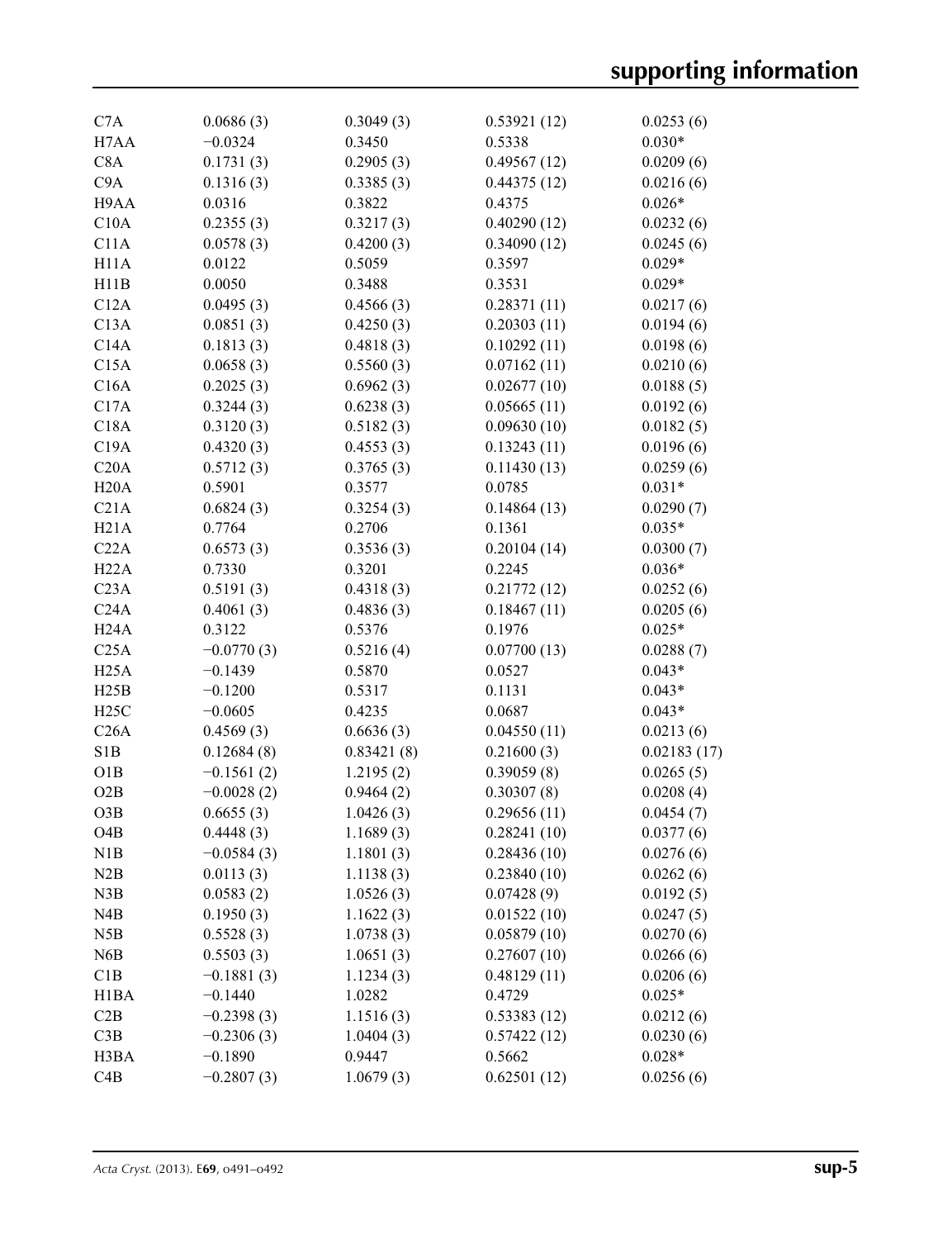| H <sub>4</sub> BA             | $-0.2746$    | 0.9916    | 0.6517        | $0.031*$     |
|-------------------------------|--------------|-----------|---------------|--------------|
| C5B                           | $-0.3413(4)$ | 1.2102(4) | 0.63744(12)   | 0.0291(7)    |
| H5BA                          | $-0.3744$    | 1.2295    | 0.6726        | $0.035*$     |
| C6B                           | $-0.3525(3)$ | 1.3201(3) | 0.59898(12)   | 0.0265(6)    |
| H <sub>6</sub> BA             | $-0.3935$    | 1.4152    | 0.6078        | $0.032*$     |
| C7B                           | $-0.3041(3)$ | 1.2946(3) | 0.54617(12)   | 0.0225(6)    |
| C8B                           | $-0.3159(3)$ | 1.4046(3) | 0.50515(13)   | 0.0262(6)    |
| H8BA                          | $-0.3596$    | 1.5004    | 0.5129        | $0.031*$     |
| C9B                           | $-0.2666(3)$ | 1.3773(3) | 0.45474(13)   | 0.0253(6)    |
| H9BA                          | $-0.2751$    | 1.4533    | 0.4278        | $0.030*$     |
| C10B                          | $-0.2024(3)$ | 1.2343(3) | 0.44277(12)   | 0.0223(6)    |
| C11B                          | $-0.1193(3)$ | 1.0798(3) | 0.37579(11)   | 0.0231(6)    |
| H11C                          | $-0.2067$    | 1.0450    | 0.3806        | $0.028*$     |
| H11D                          | $-0.0439$    | 1.0157    | 0.3981        | $0.028*$     |
| C12B                          | $-0.0627(3)$ | 1.0796(3) | 0.31969(11)   | 0.0203(6)    |
| C13B                          | 0.0402(3)    | 0.9793(3) | 0.25173(11)   | 0.0199(6)    |
| C14B                          | 0.1555(3)    | 0.9272(3) | 0.15448(11)   | 0.0190(5)    |
| C15B                          | 0.0435(3)    | 0.9761(3) | 0.11971(11)   | 0.0205(6)    |
| C16B                          | 0.1880(3)    | 1.0798(3) | 0.05979(11)   | 0.0190(5)    |
| C17B                          | 0.3088(3)    | 1.0223(3) | 0.09096(11)   | 0.0177(5)    |
| C18B                          | 0.2900(3)    | 0.9505(3) | 0.13989(11)   | 0.0179(5)    |
| C19B                          | 0.4140(3)    | 0.9067(3) | 0.17522(11)   | 0.0194(6)    |
| C20B                          | 0.5258(3)    | 0.7806(3) | 0.17060(12)   | 0.0248(6)    |
| H20B                          | 0.5217       | 0.7180    | 0.1459        | $0.030*$     |
| C21B                          | 0.6430(3)    | 0.7456(3) | 0.20176(13)   | 0.0285(7)    |
| H21B                          | 0.7179       | 0.6582    | 0.1988        | $0.034*$     |
| C22B                          | 0.6517(3)    | 0.8372(3) | 0.23727(12)   | 0.0255(6)    |
| H22B                          | 0.7320       | 0.8143    | 0.2587        | $0.031*$     |
| C23B                          | 0.5406(3)    | 0.9624(3) | 0.24066(11)   | 0.0216(6)    |
| C24B                          | 0.4199(3)    | 0.9991(3) | 0.21079(11)   | 0.0214(6)    |
| H24B                          | 0.3436       | 1.0850    | 0.2147        | $0.026*$     |
| C25B                          | $-0.1006(3)$ | 0.9448(4) | 0.13195(13)   | 0.0278(7)    |
| H25D                          | $-0.1602$    | 0.9789    | 0.1017        | $0.042*$     |
| H25E                          | $-0.1519$    | 0.9931    | 0.1626        | $0.042*$     |
| H25F                          | $-0.0836$    | 0.8419    | 0.1395        | $0.042*$     |
| C26B                          | 0.4452(3)    | 1.0496(3) | 0.07378(11)   | 0.0209(6)    |
| H <sub>2</sub> N <sub>A</sub> | 0.283(4)     | 0.831(4)  | $-0.0159(13)$ | $0.020(8)$ * |
| H1NA                          | 0.129(4)     | 0.852(4)  | $-0.0238(14)$ | $0.026(9)$ * |
| H <sub>2</sub> N <sub>B</sub> | 0.116(4)     | 1.215(4)  | $-0.0027(16)$ | $0.036(10)*$ |
| H1NB                          | 0.274(5)     | 1.183(4)  | 0.0053(16)    | $0.040(11)*$ |
|                               |              |           |               |              |

*Atomic displacement parameters (Å2 )*

|                  | I/11       | T 122      | $I^{\beta 3}$ | I/I <sup>2</sup> | I/13          | $I^{23}$      |
|------------------|------------|------------|---------------|------------------|---------------|---------------|
| S <sub>1</sub> A | 0.0232(4)  | 0.0202(3)  | 0.0190(3)     | $-0.0060(3)$     | $-0.0007(3)$  | $-0.0009(3)$  |
| O <sub>1</sub> A | 0.0226(11) | 0.0401(13) | 0.0190(10)    | $-0.0072(9)$     | $-0.0023(8)$  | 0.0022(9)     |
| O2A              | 0.0244(10) | 0.0202(10) | 0.0169(10)    | $-0.0032(8)$     | $-0.0009(8)$  | $-0.0007(8)$  |
| O3A              | 0.0607(19) | 0.080(2)   | 0.0346(15)    | $-0.0171(16)$    | $-0.0291(14)$ | $-0.0020(14)$ |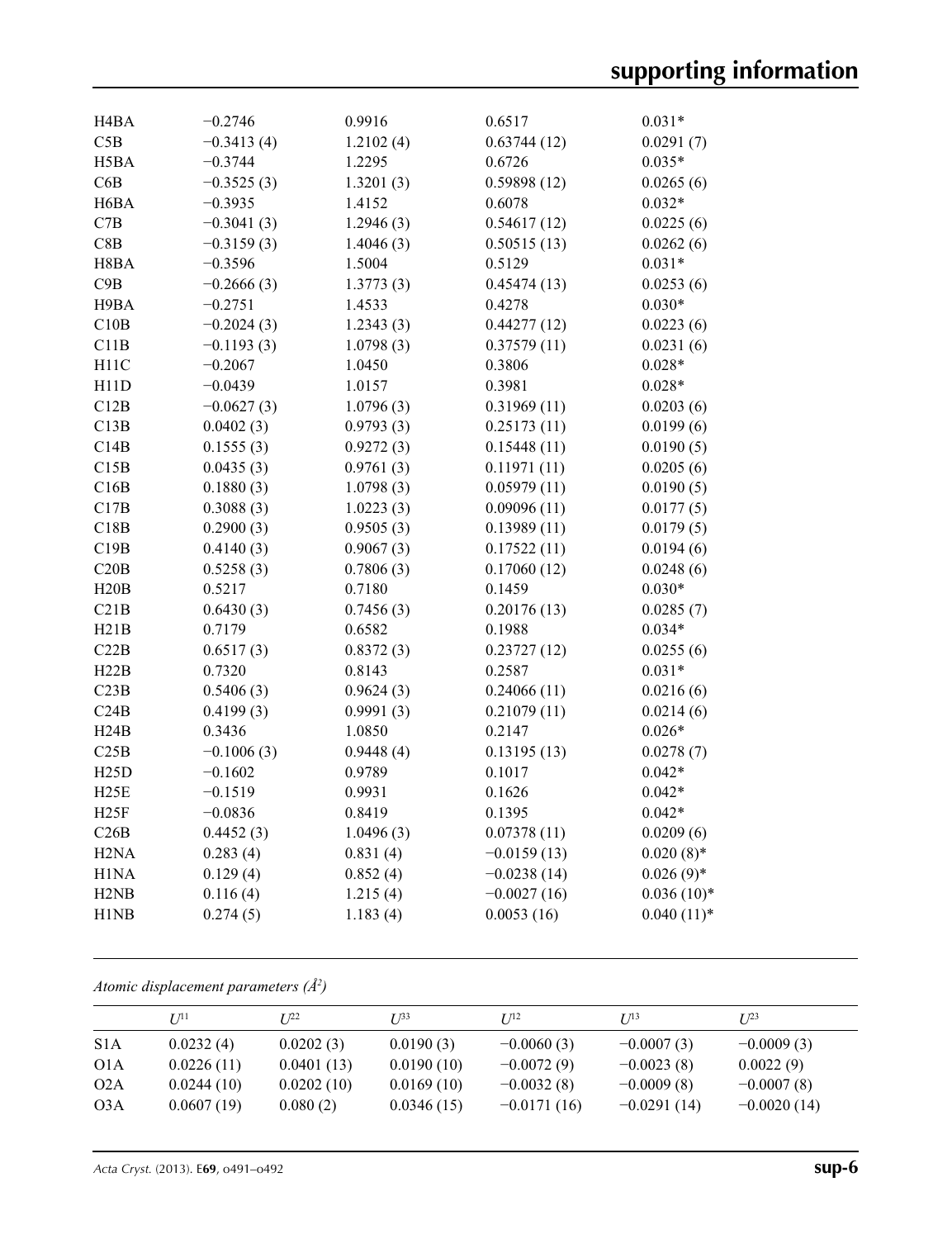| O4A              | 0.0553(17) | 0.0385(14) | 0.0248(12) | $-0.0119(12)$ | $-0.0011(11)$ | $-0.0082(10)$ |
|------------------|------------|------------|------------|---------------|---------------|---------------|
| N1A              | 0.0297(14) | 0.0243(13) | 0.0229(13) | 0.0009(11)    | $-0.0020(11)$ | $-0.0003(10)$ |
| N2A              | 0.0278(14) | 0.0284(14) | 0.0227(13) | 0.0029(11)    | $-0.0025(11)$ | $-0.0019(11)$ |
| N <sub>3</sub> A | 0.0177(11) | 0.0284(13) | 0.0156(11) | $-0.0074(10)$ | $-0.0018(9)$  | $-0.0018(10)$ |
| N <sub>4</sub> A | 0.0155(12) | 0.0284(13) | 0.0199(12) | $-0.0068(11)$ | $-0.0027(10)$ | 0.0016(10)    |
| N <sub>5</sub> A | 0.0200(13) | 0.0388(15) | 0.0268(14) | $-0.0109(11)$ | $-0.0056(10)$ | 0.0103(11)    |
| N <sub>6</sub> A | 0.0445(17) | 0.0364(16) | 0.0245(14) | $-0.0167(14)$ | $-0.0128(13)$ | 0.0004(12)    |
| C1A              | 0.0199(14) | 0.0292(16) | 0.0268(15) | $-0.0081(12)$ | 0.0018(12)    | $-0.0045(12)$ |
| C2A              | 0.0186(14) | 0.0261(15) | 0.0338(17) | $-0.0069(12)$ | $-0.0062(12)$ | $-0.0014(13)$ |
| C3A              | 0.0269(15) | 0.0174(13) | 0.0283(16) | $-0.0085(12)$ | $-0.0057(12)$ | $-0.0007(11)$ |
| C4A              | 0.0319(16) | 0.0250(15) | 0.0303(17) | $-0.0124(13)$ | $-0.0112(13)$ | 0.0050(12)    |
| C5A              | 0.048(2)   | 0.0266(16) | 0.0243(16) | $-0.0156(15)$ | $-0.0109(14)$ | 0.0040(13)    |
| C6A              | 0.0421(19) | 0.0228(15) | 0.0234(15) | $-0.0116(14)$ | 0.0031(13)    | $-0.0011(12)$ |
| C7A              | 0.0294(16) | 0.0194(14) | 0.0269(16) | $-0.0070(12)$ | $-0.0010(12)$ | $-0.0021(12)$ |
| C8A              | 0.0260(15) | 0.0142(13) | 0.0239(14) | $-0.0078(11)$ | $-0.0027(12)$ | $-0.0013(11)$ |
| C <sub>9</sub> A | 0.0213(14) | 0.0180(13) | 0.0248(15) | $-0.0045(11)$ | $-0.0037(11)$ | $-0.0006(11)$ |
| C10A             | 0.0260(15) | 0.0244(14) | 0.0207(14) | $-0.0088(12)$ | $-0.0034(12)$ | $-0.0020(11)$ |
| C11A             | 0.0233(15) | 0.0260(15) | 0.0213(15) | $-0.0039(12)$ | $-0.0009(11)$ | $-0.0004(12)$ |
| C12A             | 0.0185(14) | 0.0236(14) | 0.0211(14) | $-0.0035(11)$ | 0.0010(11)    | $-0.0028(11)$ |
| C13A             | 0.0175(13) | 0.0229(14) | 0.0165(13) | $-0.0049(11)$ | $-0.0027(10)$ | 0.0024(11)    |
| C14A             | 0.0181(13) | 0.0233(14) | 0.0182(13) | $-0.0063(11)$ | 0.0007(11)    | $-0.0032(11)$ |
| C15A             | 0.0183(13) | 0.0281(15) | 0.0158(13) | $-0.0064(11)$ | $-0.0006(11)$ | $-0.0009(11)$ |
| C16A             | 0.0180(13) | 0.0254(14) | 0.0130(12) | $-0.0056(11)$ | $-0.0019(10)$ | $-0.0025(11)$ |
| C17A             | 0.0153(13) | 0.0271(15) | 0.0151(13) | $-0.0054(11)$ | $-0.0018(10)$ | $-0.0033(11)$ |
| C18A             | 0.0176(13) | 0.0210(13) | 0.0147(13) | $-0.0028(11)$ | $-0.0001(10)$ | $-0.0051(10)$ |
| C19A             | 0.0182(13) | 0.0212(14) | 0.0202(14) | $-0.0069(11)$ | $-0.0023(11)$ | $-0.0009(11)$ |
| C20A             | 0.0233(15) | 0.0243(15) | 0.0272(16) | $-0.0036(12)$ | 0.0009(12)    | $-0.0021(12)$ |
| C21A             | 0.0183(14) | 0.0247(15) | 0.0390(18) | $-0.0007(12)$ | $-0.0009(13)$ | 0.0015(13)    |
| C22A             | 0.0235(15) | 0.0277(16) | 0.0376(18) | $-0.0058(13)$ | $-0.0127(13)$ | 0.0064(13)    |
| C <sub>23A</sub> | 0.0317(16) | 0.0261(15) | 0.0206(14) | $-0.0120(13)$ | $-0.0065(12)$ | 0.0008(12)    |
| C24A             | 0.0205(14) | 0.0206(14) | 0.0208(14) | $-0.0070(11)$ | $-0.0019(11)$ | $-0.0009(11)$ |
| C25A             | 0.0219(15) | 0.0364(18) | 0.0287(16) | $-0.0115(13)$ | $-0.0066(12)$ | 0.0064(13)    |
| C26A             | 0.0206(14) | 0.0263(15) | 0.0147(13) | $-0.0039(12)$ | $-0.0049(11)$ | 0.0025(11)    |
| S <sub>1</sub> B | 0.0244(4)  | 0.0207(3)  | 0.0181(3)  | $-0.0055(3)$  | 0.0014(3)     | 0.0021(3)     |
| O1B              | 0.0316(12) | 0.0241(11) | 0.0218(11) | $-0.0076(9)$  | 0.0063(9)     | $-0.0027(8)$  |
| O2B              | 0.0193(10) | 0.0233(10) | 0.0165(10) | $-0.0022(8)$  | $-0.0020(8)$  | 0.0013(8)     |
| O3B              | 0.0428(15) | 0.0419(15) | 0.0556(17) | $-0.0091(12)$ | $-0.0321(13)$ | $-0.0043(13)$ |
| O <sub>4</sub> B | 0.0333(13) | 0.0393(14) | 0.0402(14) | $-0.0031(11)$ | $-0.0077(11)$ | $-0.0170(11)$ |
| N1B              | 0.0301(14) | 0.0273(14) | 0.0220(13) | $-0.0054(11)$ | 0.0050(11)    | $-0.0027(10)$ |
| N2B              | 0.0308(14) | 0.0245(13) | 0.0201(13) | $-0.0062(11)$ | 0.0053(10)    | $-0.0003(10)$ |
| N3B              | 0.0139(11) | 0.0262(12) | 0.0172(11) | $-0.0054(9)$  | $-0.0023(9)$  | $-0.0011(9)$  |
| N4B              | 0.0155(12) | 0.0376(15) | 0.0205(13) | $-0.0103(11)$ | $-0.0027(10)$ | 0.0072(11)    |
| N5B              | 0.0196(13) | 0.0344(15) | 0.0262(14) | $-0.0087(11)$ | $-0.0045(10)$ | 0.0051(11)    |
| N <sub>6</sub> B | 0.0297(14) | 0.0279(14) | 0.0242(13) | $-0.0101(11)$ | $-0.0101(11)$ | 0.0018(11)    |
| C1B              | 0.0180(13) | 0.0185(13) | 0.0245(15) | $-0.0046(11)$ | 0.0003(11)    | $-0.0027(11)$ |
| C2B              | 0.0177(13) | 0.0220(14) | 0.0264(15) | $-0.0077(11)$ | $-0.0012(11)$ | $-0.0071(12)$ |
| C3B              | 0.0231(14) | 0.0227(14) | 0.0234(15) | $-0.0058(12)$ | $-0.0017(12)$ | $-0.0050(12)$ |
| C4B              | 0.0273(15) | 0.0292(16) | 0.0221(15) | $-0.0112(13)$ | $-0.0034(12)$ | $-0.0005(12)$ |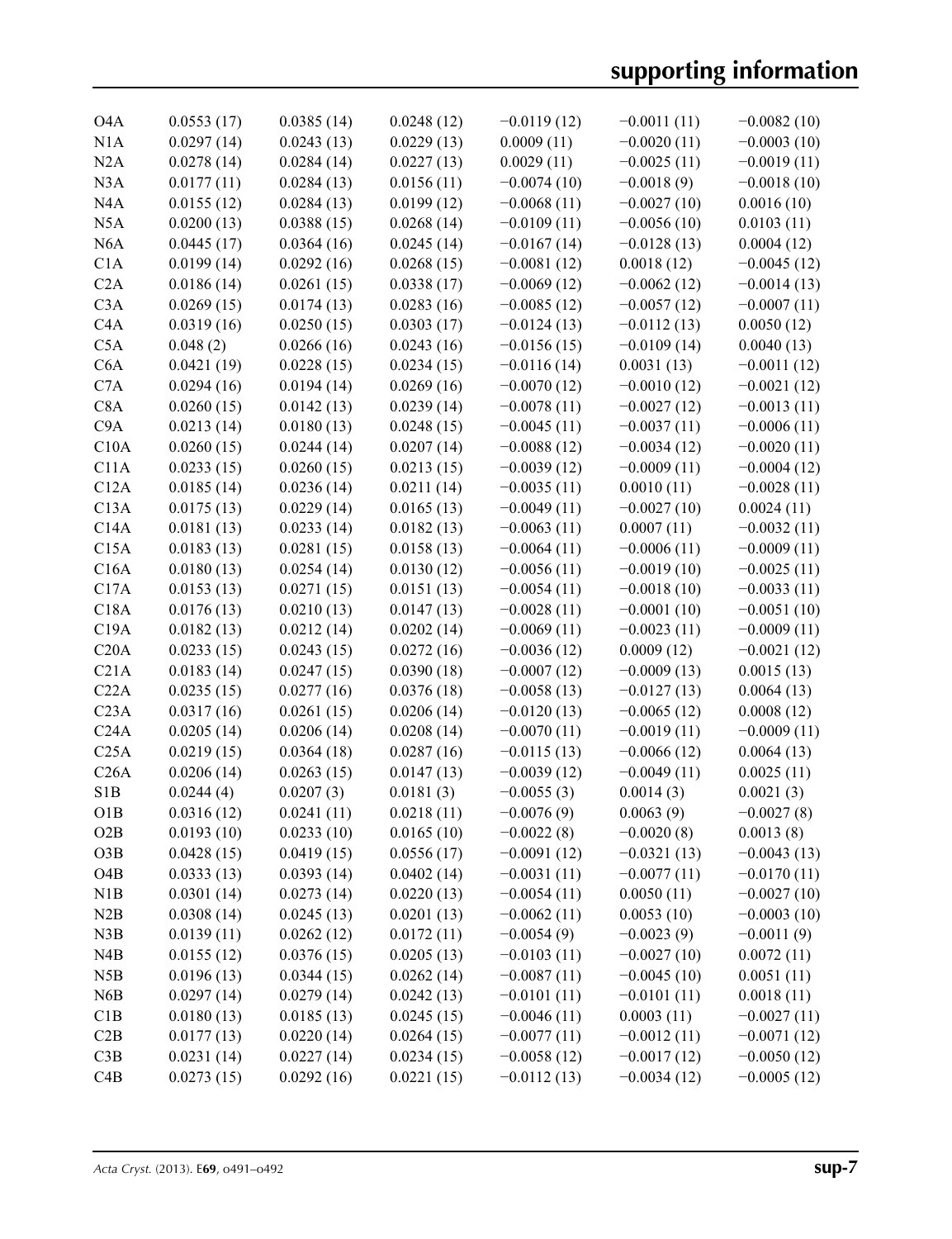| C5B  | 0.0313(17) | 0.0372(18) | 0.0213(15) | $-0.0121(14)$ | 0.0022(12)    | $-0.0097(13)$ |
|------|------------|------------|------------|---------------|---------------|---------------|
| C6B  | 0.0275(15) | 0.0256(15) | 0.0289(16) | $-0.0095(12)$ | 0.0036(12)    | $-0.0127(13)$ |
| C7B  | 0.0173(13) | 0.0221(14) | 0.0288(15) | $-0.0061(11)$ | 0.0019(11)    | $-0.0075(12)$ |
| C8B  | 0.0234(15) | 0.0197(14) | 0.0354(17) | $-0.0063(12)$ | 0.0015(13)    | $-0.0059(12)$ |
| C9B  | 0.0232(15) | 0.0204(14) | 0.0311(16) | $-0.0069(12)$ | 0.0016(12)    | 0.0016(12)    |
| C10B | 0.0199(14) | 0.0253(15) | 0.0212(14) | $-0.0074(11)$ | 0.0043(11)    | $-0.0027(11)$ |
| C11B | 0.0239(14) | 0.0249(15) | 0.0202(14) | $-0.0077(12)$ | 0.0000(11)    | $-0.0004(11)$ |
| C12B | 0.0169(13) | 0.0254(14) | 0.0185(14) | $-0.0064(11)$ | $-0.0008(10)$ | $-0.0012(11)$ |
| C13B | 0.0188(13) | 0.0257(14) | 0.0150(13) | $-0.0086(11)$ | 0.0003(10)    | 0.0029(11)    |
| C14B | 0.0193(13) | 0.0188(13) | 0.0170(13) | $-0.0032(11)$ | $-0.0003(11)$ | $-0.0010(10)$ |
| C15B | 0.0201(14) | 0.0216(14) | 0.0201(14) | $-0.0070(11)$ | 0.0003(11)    | $-0.0022(11)$ |
| C16B | 0.0162(13) | 0.0237(14) | 0.0179(13) | $-0.0065(11)$ | $-0.0015(10)$ | $-0.0029(11)$ |
| C17B | 0.0132(12) | 0.0199(13) | 0.0188(13) | $-0.0033(10)$ | $-0.0008(10)$ | $-0.0016(10)$ |
| C18B | 0.0191(13) | 0.0155(12) | 0.0177(13) | $-0.0026(10)$ | $-0.0024(10)$ | $-0.0019(10)$ |
| C19B | 0.0175(13) | 0.0220(14) | 0.0191(13) | $-0.0084(11)$ | $-0.0005(11)$ | 0.0028(11)    |
| C20B | 0.0231(15) | 0.0236(15) | 0.0262(15) | $-0.0051(12)$ | $-0.0033(12)$ | 0.0000(12)    |
| C21B | 0.0208(15) | 0.0264(16) | 0.0339(17) | $-0.0004(12)$ | $-0.0049(13)$ | 0.0000(13)    |
| C22B | 0.0181(14) | 0.0305(16) | 0.0250(15) | $-0.0050(12)$ | $-0.0065(11)$ | 0.0077(12)    |
| C23B | 0.0235(14) | 0.0252(14) | 0.0164(13) | $-0.0077(12)$ | $-0.0044(11)$ | 0.0008(11)    |
| C24B | 0.0193(14) | 0.0215(14) | 0.0204(14) | $-0.0021(11)$ | $-0.0045(11)$ | 0.0024(11)    |
| C25B | 0.0237(15) | 0.0347(17) | 0.0258(16) | $-0.0122(13)$ | $-0.0032(12)$ | 0.0052(13)    |
| C26B | 0.0191(14) | 0.0230(14) | 0.0186(14) | $-0.0036(11)$ | $-0.0053(11)$ | 0.0030(11)    |
|      |            |            |            |               |               |               |

### *Geometric parameters (Å, º)*

| $S1A - C13A$ | 1.746(3) | $SIB - C13B$ | 1.742(3) |
|--------------|----------|--------------|----------|
| $S1A - C14A$ | 1.779(3) | $SIB - C14B$ | 1.773(3) |
| $O1A - C10A$ | 1.378(4) | $O1B - C10B$ | 1.381(4) |
| $O1A - C11A$ | 1.414(4) | $O1B - C11B$ | 1.409(4) |
| $O2A - C13A$ | 1.361(3) | $O2B - C12B$ | 1.370(4) |
| $O2A - C12A$ | 1.366(3) | $O2B - C13B$ | 1.374(3) |
| $O3A - N6A$  | 1.216(4) | $O3B-M6B$    | 1.224(3) |
| $O4A - N6A$  | 1.219(4) | $O4B - N6B$  | 1.221(4) |
| $NIA - C12A$ | 1.285(4) | $NIB - C12B$ | 1.273(4) |
| $N1A - N2A$  | 1.416(4) | $N1B - N2B$  | 1.426(4) |
| $N2A - C13A$ | 1.287(4) | $N2B - C13B$ | 1.287(4) |
| $N3A - C15A$ | 1.341(4) | $N3B - C15B$ | 1.334(4) |
| $N3A - C16A$ | 1.346(4) | $N3B - C16B$ | 1.359(3) |
| NA—C16A      | 1.342(4) | $N4B - C16B$ | 1.334(4) |
| N4A-H2NA     | 0.86(4)  | N4B-H2NB     | 0.92(4)  |
| N4A-H1NA     | 0.84(4)  | N4B-H1NB     | 0.85(4)  |
| $N5A - C26A$ | 1.149(4) | $N5B - C26B$ | 1.149(4) |
| $N6A - C23A$ | 1.479(4) | $N6B - C23B$ | 1.471(4) |
| $C1A - C2A$  | 1.361(4) | $C1B - C10B$ | 1.374(4) |
| $C1A - C10A$ | 1.413(4) | $C1B - C2B$  | 1.421(4) |
| $C1A - H1AA$ | 0.9500   | $C1B - H1BA$ | 0.9500   |
| $C2A - C3A$  | 1.417(4) | $C2B - C3B$  | 1.410(4) |
| $C2A - H2AA$ | 0.9500   | $C2B - C7B$  | 1.424(4) |
|              |          |              |          |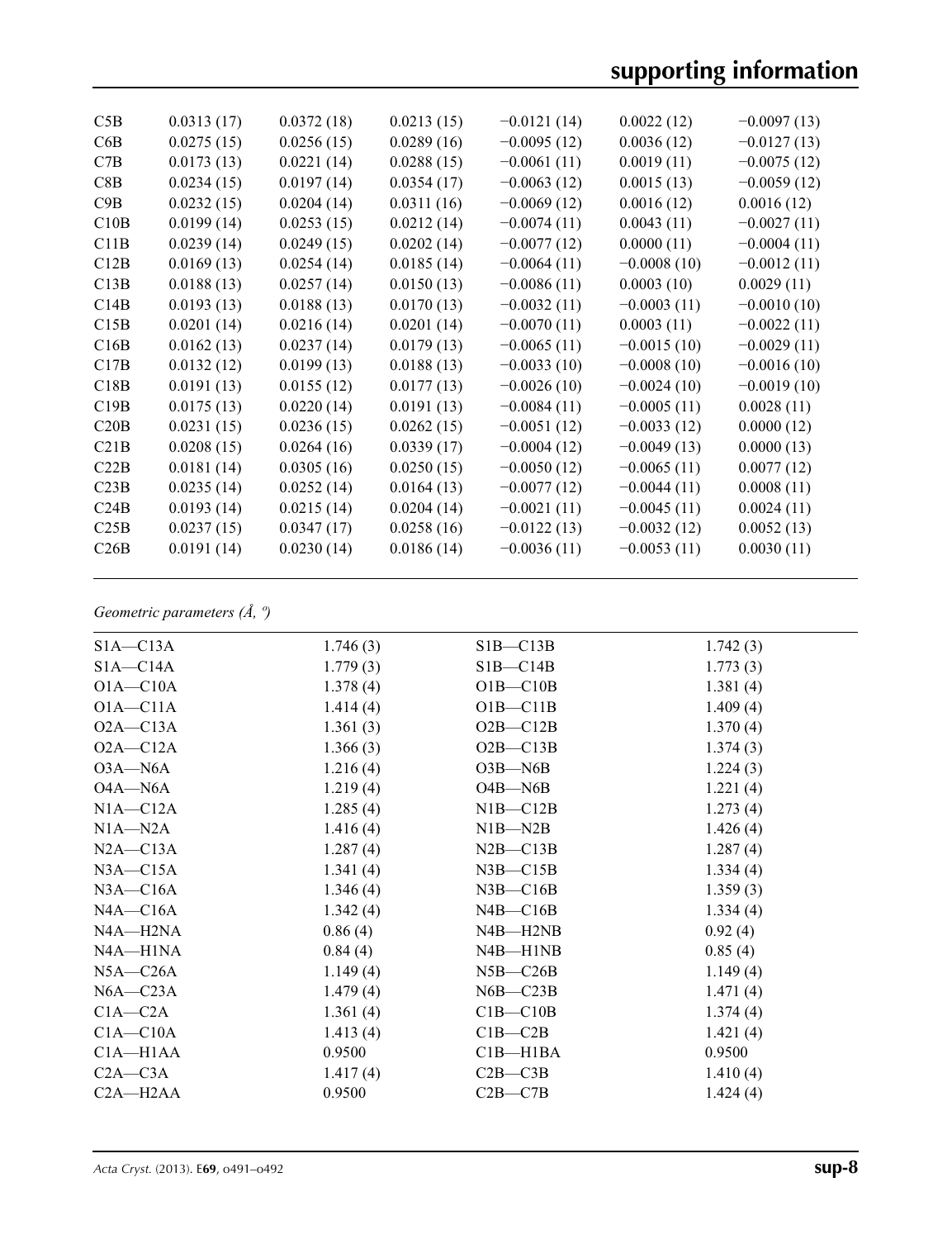| $C3A - C4A$         | 1.415(4)   | $C3B - C4B$           | 1.374(4)   |
|---------------------|------------|-----------------------|------------|
| $C3A - C8A$         | 1.422(4)   | $C3B - H3BA$          | 0.9500     |
| $C4A - C5A$         | 1.375(5)   | $C4B - C5B$           | 1.414(5)   |
| C4A-H4AA            | 0.9500     | C4B-H4BA              | 0.9500     |
| $C5A - C6A$         | 1.398(5)   | $C5B - C6B$           | 1.368(5)   |
| C5A-H5AA            | 0.9500     | $C5B - H5BA$          | 0.9500     |
| $C6A - C7A$         | 1.378(4)   | $C6B - C7B$           | 1.416(4)   |
| C6A-H6AA            | 0.9500     | C6B-H6BA              | 0.9500     |
| $C7A - C8A$         | 1.416(4)   | $C7B - C8B$           | 1.410(4)   |
| C7A-H7AA            | 0.9500     | $C8B$ — $C9B$         | 1.363(5)   |
| $C8A - C9A$         | 1.419(4)   | $C8B - H8BA$          | 0.9500     |
| $C9A - C10A$        | 1.362(4)   | $C9B - C10B$          | 1.420(4)   |
| C9A-H9AA            | 0.9500     | C9B-H9BA              | 0.9500     |
| $C11A - C12A$       | 1.477(4)   | $C11B - C12B$         | 1.489(4)   |
| $C11A - H11A$       | 0.9900     | $C11B - H11C$         | 0.9900     |
| $C11A - H11B$       | 0.9900     | $C11B - H11D$         | 0.9900     |
| $C14A - C18A$       | 1.397(4)   | $C14B - C18B$         | 1.388(4)   |
| $C14A - C15A$       | 1.405(4)   | $C14B - C15B$         | 1.405(4)   |
| $C15A - C25A$       | 1.499(4)   | $C15B - C25B$         | 1.503(4)   |
| $C16A - C17A$       | 1.425(4)   | $C16B - C17B$         | 1.415(4)   |
| $C17A - C18A$       | 1.395(4)   | $C17B - C18B$         | 1.393(4)   |
| $C17A - C26A$       | 1.434(4)   | $C17B - C26B$         | 1.432(4)   |
| $C18A - C19A$       | 1.495(4)   | $C18B - C19B$         | 1.501(4)   |
| $C19A - C24A$       | 1.387(4)   | $C19B - C24B$         | 1.383(4)   |
| $C19A - C20A$       | 1.395(4)   | $C19B - C20B$         | 1.389(4)   |
| $C20A - C21A$       | 1.394(4)   | $C20B - C21B$         | 1.385(4)   |
| $C20A - H20A$       | 0.9500     | $C20B - H20B$         | 0.9500     |
| $C21A - C22A$       | 1.391(5)   | $C21B - C22B$         | 1.386(5)   |
| $C21A - H21A$       | 0.9500     | $C21B - H21B$         | 0.9500     |
| $C22A - C23A$       | 1.376(5)   | $C22B - C23B$         | 1.377(4)   |
| $C22A - H22A$       | 0.9500     | $C22B - H22B$         | 0.9500     |
| $C23A - C24A$       | 1.385(4)   | $C23B - C24B$         | 1.391(4)   |
| $C24A - H24A$       | 0.9500     | $C24B - H24B$         | 0.9500     |
| $C25A - H25A$       | 0.9800     | $C25B - H25D$         | 0.9800     |
| $C25A - H25B$       | 0.9800     | C25B-H25E             | 0.9800     |
| $C25A - H25C$       | 0.9800     | $C25B - H25F$         | 0.9800     |
|                     |            |                       |            |
| $C13A - S1A - C14A$ | 99.92 (13) | $C13B - S1B - C14B$   | 98.96 (13) |
| $C10A - O1A - C11A$ | 116.0(2)   | $C10B - O1B - C11B$   | 115.3(2)   |
| $C13A - 02A - C12A$ | 101.6(2)   | $C12B - O2B - C13B$   | 101.0(2)   |
| $C12A - N1A - N2A$  | 105.9(2)   | $C12B-M1B-M2B$        | 106.1(2)   |
| $C13A - N2A - N1A$  | 105.5(2)   | $C13B - N2B - N1B$    | 105.2(2)   |
| $C15A - N3A - C16A$ | 119.5(2)   | $C15B$ —N3B—C16B      | 119.2(2)   |
| C16A-N4A-H2NA       | 119(2)     | $C16B$ —N4B—H2NB      | 125(2)     |
| C16A-N4A-H1NA       | 119(2)     | $C16B$ —N4B—H1NB      | 119(3)     |
| H2NA-N4A-H1NA       | 119(3)     | H2NB-N4B-H1NB         | 115(4)     |
| $O3A - N6A - O4A$   | 124.7(3)   | $O4B$ — $N6B$ — $O3B$ | 124.0(3)   |
| O3A-N6A-C23A        | 117.7(3)   | $O4B - N6B - C23B$    | 118.3(2)   |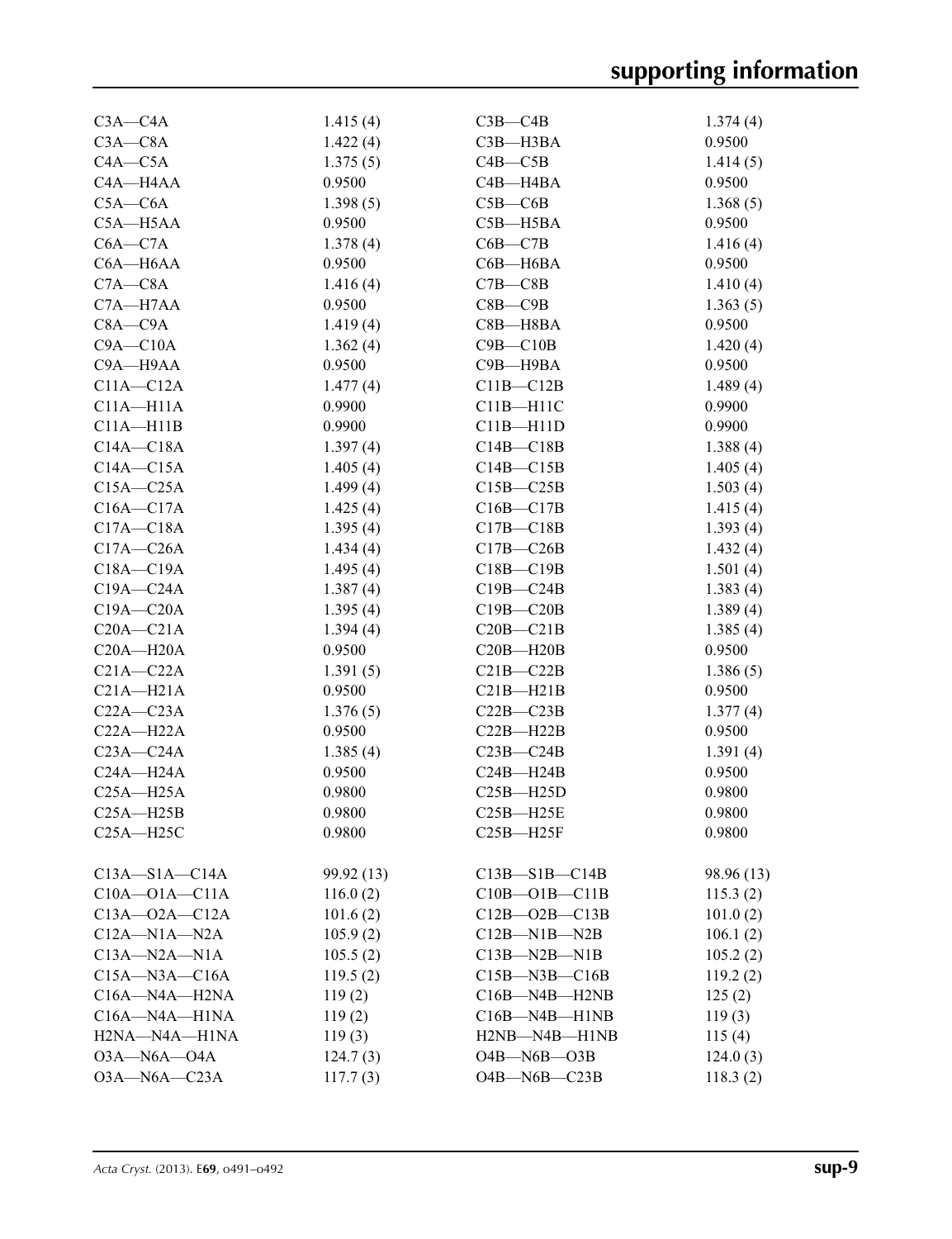| $O4A - N6A - C23A$   | 117.6(3) | $O3B$ —N6B—C23B        | 117.7(3) |
|----------------------|----------|------------------------|----------|
| $C2A - C1A - C10A$   | 119.6(3) | $C10B - C1B - C2B$     | 119.6(3) |
| $C2A - C1A - H1AA$   | 120.2    | $C10B - C1B - H1BA$    | 120.2    |
| $C10A - C1A - H1AA$  | 120.2    | $C2B - C1B - H1BA$     | 120.2    |
| $C1A - C2A - C3A$    | 121.5(3) | $C3B - C2B - C1B$      | 121.4(3) |
| $C1A - C2A - H2AA$   | 119.2    | $C3B - C2B - C7B$      | 118.9(3) |
| C3A-C2A-H2AA         | 119.2    | $C1B-C2B-C7B$          | 119.7(3) |
| $C4A - C3A - C2A$    | 122.3(3) | $C4B - C3B - C2B$      | 121.3(3) |
| $C4A - C3A - C8A$    | 119.5(3) | $C4B - C3B - H3BA$     | 119.4    |
| $C2A - C3A - C8A$    | 118.2(3) | $C2B - C3B - H3BA$     | 119.4    |
| $C5A - C4A - C3A$    | 120.1(3) | $C3B - C4B - C5B$      | 119.7(3) |
| $C5A - C4A - H4AA$   | 120.0    | $C3B - C4B - H4BA$     | 120.1    |
| $C3A - C4A - H4AA$   | 120.0    | $C5B - C4B - H4BA$     | 120.1    |
| $C4A - C5A - C6A$    | 120.7(3) | $C6B - C5B - C4B$      | 120.2(3) |
| $C4A - C5A - H5AA$   | 119.7    | $C6B - C5B - H5BA$     | 119.9    |
| $C6A - C5A - H5AA$   | 119.7    | $C4B - C5B - H5BA$     | 119.9    |
| $C7A - C6A - C5A$    | 120.5(3) | $C5B-C6B-C7B$          | 121.2(3) |
| $C7A - C6A - H6AA$   | 119.8    | $C5B$ — $C6B$ — $H6BA$ | 119.4    |
| C5A-C6A-H6AA         | 119.8    | $C7B - C6B - H6BA$     | 119.4    |
| $C6A - C7A - C8A$    | 120.5(3) | $C8B - C7B - C6B$      | 123.1(3) |
| $C6A - C7A - H7AA$   | 119.8    | $C8B - C7B - C2B$      | 118.3(3) |
| $C8A - C7A - H7AA$   | 119.8    | $C6B - C7B - C2B$      | 118.6(3) |
| $C7A - C8A - C9A$    | 121.7(3) | $C9B - C8B - C7B$      | 121.9(3) |
| $C7A - C8A - C3A$    | 118.7(3) | $C9B - C8B - H8BA$     | 119.1    |
| $C9A - C8A - C3A$    | 119.6(3) | $C7B - C8B - H8BA$     | 119.1    |
| $C10A - C9A - C8A$   | 119.8(3) | $C8B - C9B - C10B$     | 119.5(3) |
| $C10A - C9A - H9AA$  | 120.1    | $C8B$ — $C9B$ — $H9BA$ | 120.3    |
| C8A-C9A-H9AA         | 120.1    | C10B-C9B-H9BA          | 120.3    |
| $C9A - C10A - O1A$   | 124.5(3) | $C1B - C10B - O1B$     | 124.6(3) |
| $C9A - C10A - C1A$   | 121.2(3) | $C1B - C10B - C9B$     | 121.0(3) |
| $O1A - C10A - C1A$   | 114.3(3) | $O1B - C10B - C9B$     | 114.4(3) |
| $O1A - C11A - C12A$  | 108.0(2) | $O1B - C11B - C12B$    | 108.9(2) |
| $O1A - C11A - H11A$  | 110.1    | $O1B - C11B - H11C$    | 109.9    |
| $C12A - C11A - H11A$ | 110.1    | $C12B - C11B - H11C$   | 109.9    |
| $O1A - C11A - H11B$  | 110.1    | $O1B - C11B - H11D$    | 109.9    |
| $C12A - C11A - H11B$ | 110.1    | $C12B - C11B - H11D$   | 109.9    |
| $H11A - C11A - H11B$ | 108.4    | $H11C-C11B-H11D$       | 108.3    |
| $N1A - C12A - O2A$   | 113.3(3) | $NIB$ - $C12B$ - $O2B$ | 113.9(2) |
| $NIA-C12A-C11A$      | 127.7(3) | $NIB-C12B-C11B$        | 132.0(3) |
| $O2A - C12A - C11A$  | 118.9(2) | $O2B - C12B - C11B$    | 114.1(2) |
| $N2A - C13A - O2A$   | 113.7(3) | $N2B - C13B - O2B$     | 113.7(3) |
| $N2A - C13A - S1A$   | 129.3(2) | $N2B - C13B - S1B$     | 130.8(2) |
| $O2A - C13A - S1A$   | 117.1(2) | $O2B - C13B - S1B$     | 115.5(2) |
| $C18A - C14A - C15A$ | 119.7(3) | $C18B - C14B - C15B$   | 119.3(3) |
| $C18A - C14A - S1A$  | 120.4(2) | $C18B - C14B - S1B$    | 120.1(2) |
| $C15A - C14A - S1A$  | 119.8(2) | $C15B - C14B - S1B$    | 120.6(2) |
| $N3A - C15A - C14A$  | 122.1(3) | $N3B - C15B - C14B$    | 122.4(3) |
| $N3A - C15A - C25A$  | 115.9(2) | N3B-C15B-C25B          | 116.2(2) |
|                      |          |                        |          |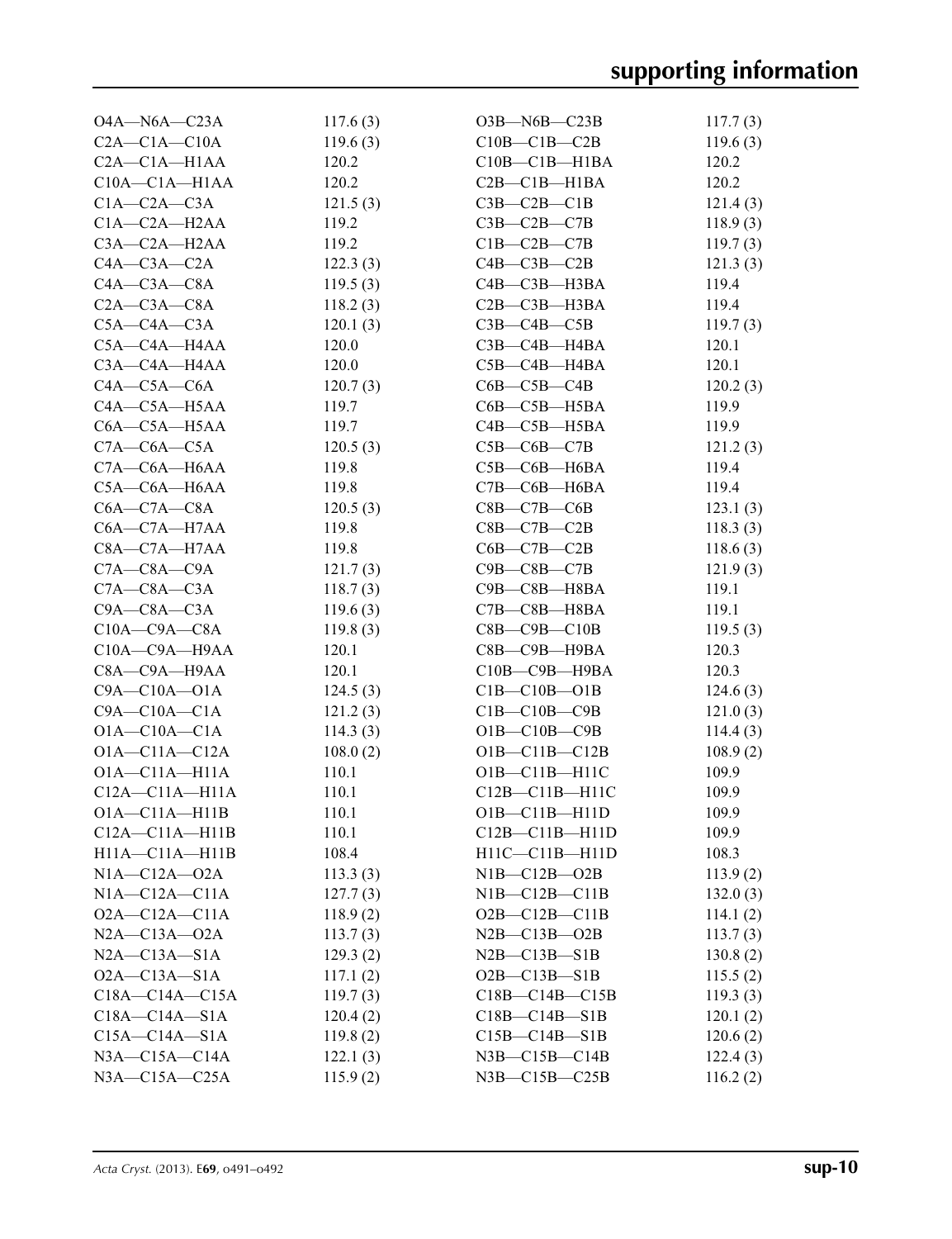| $C14A - C15A - C25A$                                  | 122.0(3)    | $C14B - C15B - C25B$          | 121.4(3)    |
|-------------------------------------------------------|-------------|-------------------------------|-------------|
| $NAA - C16A - N3A$                                    | 116.6(2)    | $N4B - C16B - N3B$            | 116.8(2)    |
| $NAA$ — $C16A$ — $C17A$                               | 122.3(3)    | $N4B - C16B - C17B$           | 122.3(3)    |
| $N3A - C16A - C17A$                                   | 121.1(3)    | $N3B$ — $C16B$ — $C17B$       | 120.8(3)    |
| $C18A - C17A - C16A$                                  | 119.6(3)    | $C18B - C17B - C16B$          | 119.5(2)    |
| $C18A - C17A - C26A$                                  | 121.6(2)    | $C18B - C17B - C26B$          | 120.8(2)    |
| $C16A - C17A - C26A$                                  | 118.7(3)    | $C16B - C17B - C26B$          | 119.4(2)    |
| $C17A - C18A - C14A$                                  | 117.8(3)    | $C14B - C18B - C17B$          | 118.3(2)    |
| $C17A - C18A - C19A$                                  | 119.9(2)    | C14B-C18B-C19B                | 123.0(2)    |
| $C14A - C18A - C19A$                                  | 122.1(3)    | $C17B - C18B - C19B$          | 118.7(2)    |
| $C24A - C19A - C20A$                                  | 119.4(3)    | $C24B - C19B - C20B$          | 120.0(3)    |
| $C24A - C19A - C18A$                                  | 118.8(2)    | $C24B - C19B - C18B$          | 118.5(2)    |
| $C20A - C19A - C18A$                                  |             | $C20B - C19B - C18B$          |             |
|                                                       | 121.7(3)    |                               | 121.4(3)    |
| $C19A - C20A - C21A$                                  | 120.1(3)    | $C21B-C20B-C19B$              | 120.5(3)    |
| $C19A - C20A - H20A$                                  | 119.9       | $C21B-C20B-H20B$              | 119.7       |
| $C21A - C20A - H20A$                                  | 119.9       | $C19B - C20B - H20B$          | 119.7       |
| $C22A - C21A - C20A$                                  | 120.8(3)    | $C22B - C21B - C20B$          | 120.4(3)    |
| $C22A - C21A - H21A$                                  | 119.6       | $C22B - C21B - H21B$          | 119.8       |
| $C20A - C21A - H21A$                                  | 119.6       | $C20B - C21B - H21B$          | 119.8       |
| $C23A - C22A - C21A$                                  | 117.7(3)    | $C23B - C22B - C21B$          | 118.1(3)    |
| $C23A - C22A - H22A$                                  | 121.1       | $C23B-C22B-H22B$              | 121.0       |
| $C21A - C22A - H22A$                                  | 121.1       | $C21B-C22B-H22B$              | 121.0       |
| $C22A - C23A - C24A$                                  | 122.9(3)    | $C22B-C23B-C24B$              | 122.9(3)    |
| $C22A - C23A - N6A$                                   | 119.6(3)    | $C22B - C23B - N6B$           | 119.3(3)    |
| $C24A - C23A - N6A$                                   | 117.4(3)    | $C24B - C23B - N6B$           | 117.8(3)    |
| $C23A - C24A - C19A$                                  | 119.1(3)    | $C19B - C24B - C23B$          | 118.1(3)    |
| $C23A - C24A - H24A$                                  | 120.5       | C19B-C24B-H24B                | 120.9       |
| C19A-C24A-H24A                                        | 120.5       | $C23B-C24B-H24B$              | 120.9       |
| C15A-C25A-H25A                                        | 109.5       | $C15B - C25B - H25D$          | 109.5       |
| $C15A - C25A - H25B$                                  | 109.5       | C15B-C25B-H25E                | 109.5       |
| H25A-C25A-H25B                                        | 109.5       | H25D-C25B-H25E                | 109.5       |
| C15A-C25A-H25C                                        | 109.5       | $C15B - C25B - H25F$          | 109.5       |
| H25A-C25A-H25C                                        | 109.5       | H25D-C25B-H25F                | 109.5       |
| H <sub>25</sub> B-C <sub>25</sub> A-H <sub>25</sub> C | 109.5       | H25E-C25B-H25F                | 109.5       |
| N5A-C26A-C17A                                         | 177.2(3)    | N5B-C26B-C17B                 | 178.0(3)    |
|                                                       |             |                               |             |
| $C12A-M1A-N2A-C13A$                                   | $-0.5(3)$   | $C12B-M1B-N2B-C13B$           | 0.4(3)      |
| $C10A - C1A - C2A - C3A$                              | $-1.2(5)$   | $C10B - C1B - C2B - C3B$      | 178.3(3)    |
| $C1A - C2A - C3A - C4A$                               | $-176.6(3)$ | $C10B - C1B - C2B - C7B$      | $-0.8(4)$   |
| $C1A - C2A - C3A - C8A$                               | 1.1(4)      | $C1B - C2B - C3B - C4B$       | $-179.9(3)$ |
| $C2A - C3A - C4A - C5A$                               | 178.8(3)    | $C7B - C2B - C3B - C4B$       | $-0.8(4)$   |
| $C8A - C3A - C4A - C5A$                               | 1.1(4)      | $C2B - C3B - C4B - C5B$       | $-0.7(5)$   |
| $C3A - C4A - C5A - C6A$                               |             | $C3B - C4B - C5B - C6B$       |             |
|                                                       | 1.7(5)      |                               | 1.1(5)      |
| $C4A - C5A - C6A - C7A$                               | $-2.5(5)$   | $C4B - C5B - C6B - C7B$       | $-0.1(5)$   |
| $C5A - C6A - C7A - C8A$                               | 0.5(5)      | $C5B$ — $C6B$ — $C7B$ — $C8B$ | 178.8(3)    |
| $C6A - C7A - C8A - C9A$                               | $-178.0(3)$ | $C5B-C6B-C7B-C2B$             | $-1.4(4)$   |
| $C6A - C7A - C8A - C3A$                               | 2.3(4)      | $C3B - C2B - C7B - C8B$       | $-178.4(3)$ |
| $C4A - C3A - C8A - C7A$                               | $-3.1(4)$   | $C1B-C2B-C7B-C8B$             | 0.7(4)      |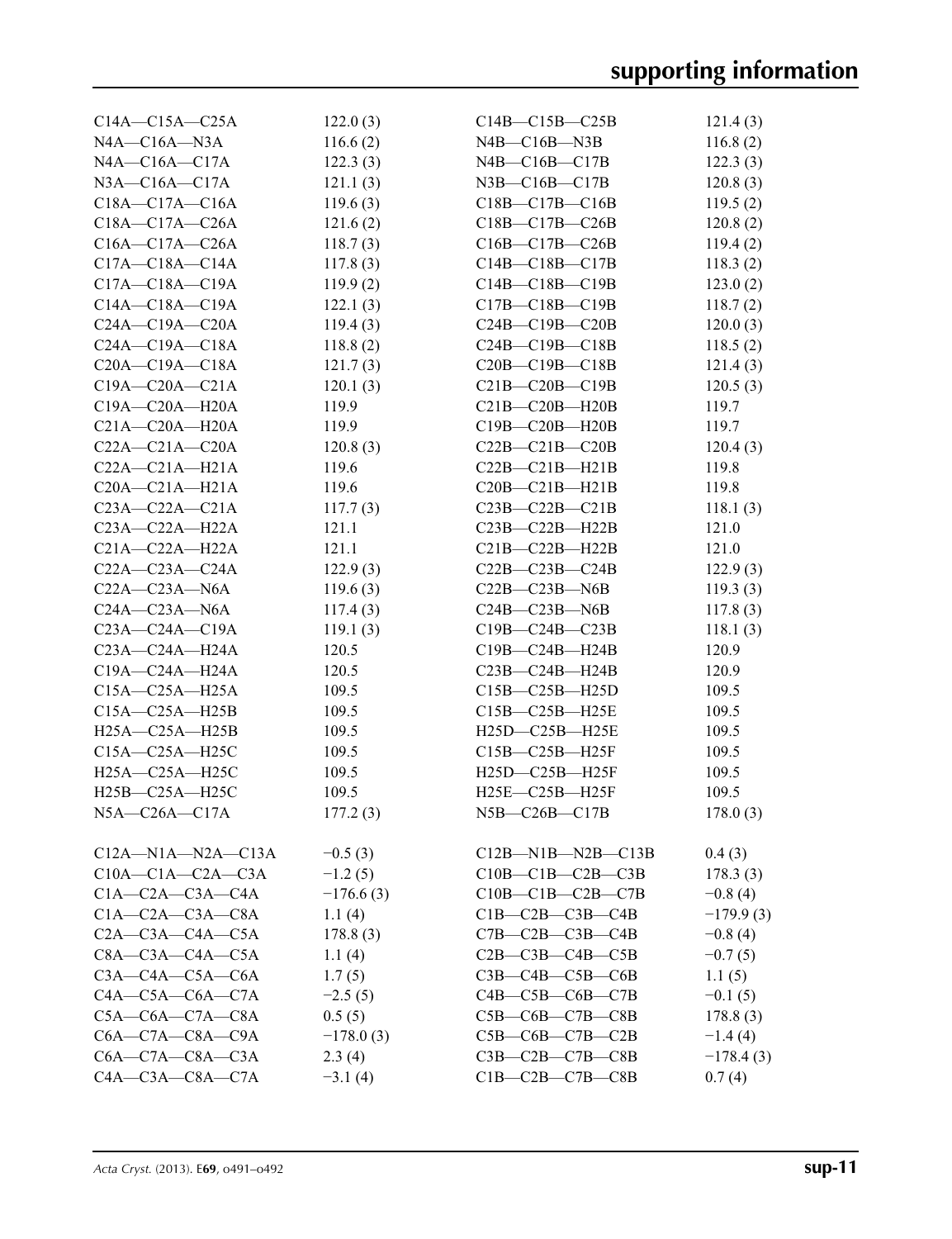| $C2A - C3A - C8A - C7A$         | 179.1(3)    | $C3B-C2B-C7B-C6B$                | 1.9(4)      |
|---------------------------------|-------------|----------------------------------|-------------|
| $C4A - C3A - C8A - C9A$         | 177.2(3)    | $C1B-C2B-C7B-C6B$                | $-179.0(3)$ |
| $C2A - C3A - C8A - C9A$         | $-0.6(4)$   | $C6B - C7B - C8B - C9B$          | 179.1(3)    |
| $C7A - C8A - C9A - C10A$        | $-179.5(3)$ | $C2B - C7B - C8B - C9B$          | $-0.6(4)$   |
| $C3A - C8A - C9A - C10A$        | 0.1(4)      | $C7B - C8B - C9B - C10B$         | 0.5(5)      |
| $C8A - C9A - C10A - O1A$        | 179.7(3)    | $C2B - C1B - C10B - O1B$         | 179.9(3)    |
| $C8A - C9A - C10A - C1A$        | $-0.2(4)$   | $C2B - C1B - C10B - C9B$         | 0.7(4)      |
| $C11A - O1A - C10A - C9A$       | $-3.9(4)$   | $C11B - O1B - C10B - C1B$        | 12.9(4)     |
| $C11A - O1A - C10A - C1A$       | 176.0(3)    | $C11B - O1B - C10B - C9B$        | $-167.9(3)$ |
| $C2A - C1A - C10A - C9A$        | 0.8(5)      | $C8B - C9B - C10B - C1B$         | $-0.6(4)$   |
| $C2A - C1A - C10A - O1A$        | $-179.2(3)$ | $C8B$ — $C9B$ — $C10B$ — $O1B$   | $-179.8(3)$ |
| $C10A - O1A - C11A - C12A$      | $-179.1(2)$ | $C10B - O1B - C11B - C12B$       | $-176.4(2)$ |
| $N2A$ — $N1A$ — $C12A$ — $O2A$  | 1.3(3)      | $N2B-M1B-C12B-02B$               | $-0.3(3)$   |
| $N2A$ — $N1A$ — $C12A$ — $C11A$ | $-174.9(3)$ | $N2B-M1B-C12B-C11B$              | 179.0(3)    |
| $C13A - 02A - C12A - N1A$       | $-1.5(3)$   | $C13B - 02B - C12B - N1B$        | 0.2(3)      |
|                                 |             |                                  |             |
| $C13A - 02A - C12A - C11A$      | 175.1(3)    | $C13B - O2B - C12B - C11B$       | $-179.3(2)$ |
| $O1A - C11A - C12A - N1A$       | $-136.7(3)$ | $O1B$ — $C11B$ — $C12B$ —N1B     | $-8.7(4)$   |
| $O1A - C11A - C12A - O2A$       | 47.3 (4)    | $O1B - C11B - C12B - O2B$        | 170.6(2)    |
| $NIA$ — $N2A$ — $C13A$ — $O2A$  | $-0.4(3)$   | $NIB-M2B-C13B-02B$               | $-0.3(3)$   |
| $N1A - N2A - C13A - S1A$        | $-178.7(2)$ | $NIB-M2B-C13B-S1B$               | $-179.0(2)$ |
| $C12A - 02A - C13A - N2A$       | 1.1(3)      | $C12B - O2B - C13B - N2B$        | 0.1(3)      |
| $C12A - 02A - C13A - S1A$       | 179.6(2)    | $C12B - O2B - C13B - S1B$        | 179.02 (19) |
| $C14A - S1A - C13A - N2A$       | 36.7(3)     | $C14B - S1B - C13B - N2B$        | $-2.7(3)$   |
| $C14A - S1A - C13A - 02A$       | $-141.5(2)$ | $C14B - S1B - C13B - O2B$        | 178.5(2)    |
| $C13A - S1A - C14A - C18A$      | 94.8(2)     | $C13B - S1B - C14B - C18B$       | 98.0(2)     |
| $C13A - S1A - C14A - C15A$      | $-89.0(2)$  | $C13B-S1B-C14B-C15B$             | $-83.0(2)$  |
| $C16A$ —N3A— $C15A$ — $C14A$    | 3.2(4)      | $C16B$ —N3B— $C15B$ —C14B        | 2.7(4)      |
| $C16A$ —N3A— $C15A$ —C25A       | $-177.4(3)$ | $C16B$ —N3B— $C15B$ —C25B        | $-177.3(3)$ |
| $C18A - C14A - C15A - N3A$      | $-0.6(4)$   | $C18B - C14B - C15B - N3B$       | $-4.4(4)$   |
| $SIA - C14A - C15A - N3A$       | $-176.8(2)$ | $SIB - C14B - C15B - N3B$        | 176.5(2)    |
| $C18A - C14A - C15A - C25A$     | 180.0(3)    | $C18B - C14B - C15B - C25B$      | 175.7(3)    |
| $S1A - C14A - C15A - C25A$      | 3.8(4)      | $SIB - C14B - C15B - C25B$       | $-3.4(4)$   |
| $C15A - N3A - C16A - N4A$       | 178.0(3)    | $C15B$ —N3B— $C16B$ —N4B         | $-177.0(3)$ |
| $C15A - N3A - C16A - C17A$      | $-2.3(4)$   | $C15B$ —N3B— $C16B$ —C17B        | 3.1(4)      |
| N4A-C16A-C17A-C18A              | 178.5(3)    | N4B—C16B—C17B—C18B               | 172.8(3)    |
| N3A-C16A-C17A-C18A              | $-1.2(4)$   | $N3B - C16B - C17B - C18B$       |             |
|                                 |             |                                  | $-7.3(4)$   |
| $NAA$ —C16A—C17A—C26A           | $-0.6(4)$   | $N4B - C16B - C17B - C26B$       | $-1.8(4)$   |
| N3A-C16A-C17A-C26A              | 179.7(3)    | $N3B$ — $C16B$ — $C17B$ — $C26B$ | 178.2(3)    |
| $C16A - C17A - C18A - C14A$     | 3.7(4)      | $C15B - C14B - C18B - C17B$      | 0.1(4)      |
| $C26A - C17A - C18A - C14A$     | $-177.2(3)$ | $SIB - C14B - C18B - C17B$       | 179.2(2)    |
| $C16A - C17A - C18A - C19A$     | $-171.9(2)$ | $C15B - C14B - C18B - C19B$      | 177.7(3)    |
| $C26A - C17A - C18A - C19A$     | 7.2(4)      | $SIB - C14B - C18B - C19B$       | $-3.2(4)$   |
| $C15A - C14A - C18A - C17A$     | $-2.9(4)$   | $C16B - C17B - C18B - C14B$      | 5.5(4)      |
| $SIA - C14A - C18A - C17A$      | 173.3(2)    | $C26B - C17B - C18B - C14B$      | 180.0(3)    |
| $C15A - C14A - C18A - C19A$     | 172.7(3)    | $C16B - C17B - C18B - C19B$      | $-172.3(3)$ |
| S1A-C14A-C18A-C19A              | $-11.2(4)$  | $C26B - C17B - C18B - C19B$      | 2.2(4)      |
| $C17A - C18A - C19A - C24A$     | 111.4(3)    | $C14B - C18B - C19B - C24B$      | $-86.1(3)$  |
| $C14A - C18A - C19A - C24A$     | $-64.0(4)$  | $C17B - C18B - C19B - C24B$      | 91.5(3)     |